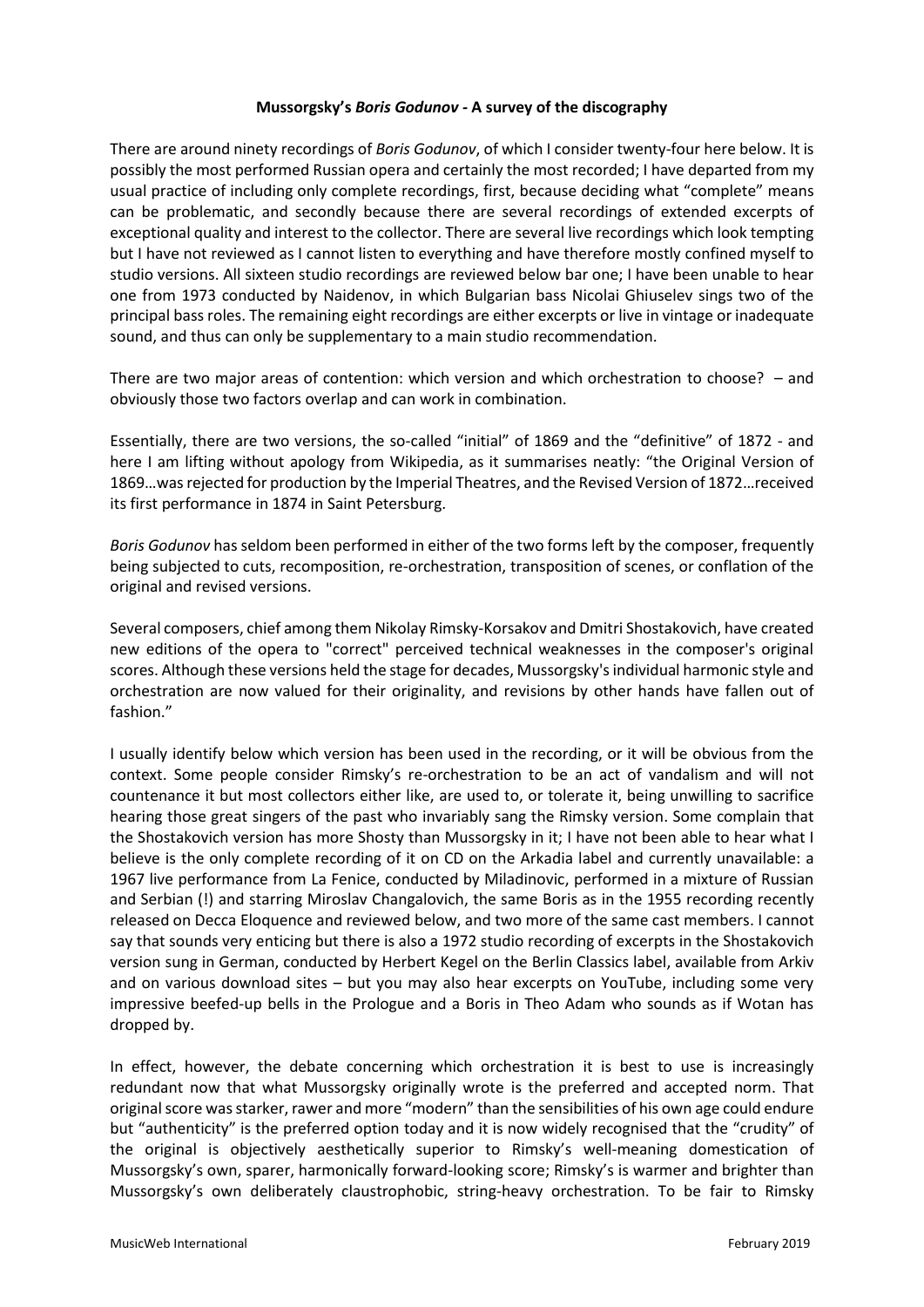Korsakov, he presciently stated, "If the time comes when the original is considered to be better and of greater value than my revision, then my version will be discarded and Boris will be given according to the original score." An air of disjointedness can hang over the original if it is not performed with sufficient conviction, but the discrete scenes themselves are so compelling and the sonorities of their orchestration so haunting, that modern audiences are prepared to overlook the very episodic nature of the work.

Mussorgsky's own libretto, based on Pushkin, is worthy of being heard in the original liquid, but also muscular, Russian, but the main reason why I have not considered performances in German, French or English is that they are generally not as good as those in Russian. I have, however, included here three early recordings of which one is wholly in Italian and two where all the cast sing in Italian and Boris sings in Russian, Italian being a language which sits well with virtually anything that can be sung; this also permits me to consider the work of three of the greatest basses ever to undertake the role of Boris: Chaliapin, Pinza and Kipnis.

I find that I am tolerant of almost any permutation of the various orchestrations and editions as long as the result coheres and gives pleasure. The twin-cores of any performance are the stirring crowd scenes and Boris' riveting monologues; a great singer-actor can convince regardless of the vehicle and Mussorgsky's treatment of the Russian people almost as an additional, composite character will make its impact in any version if the chorus, orchestra and conductor are up to it. *Boris Godunov* is one of a handful of operas like *La traviata, La bohème* which eschew the far-fetched and the supernatural, it mostly avoids importing those customary operatic tropes. The only such elements are the narration of miracles arising from the martyrdom of the child prince, when Shuisky hints at his incorruptibility and Pimen tells Boris about the restoration of a blind man's sight; Boris' vision of Dmitry's ghost, is surely meant to be perceived by the audience as a hallucinatory manifestation of his guilt rather than, for example, the supposedly real visitation by the Countess' ghost to Hermann in Tchaikovsky's *Pique Dame*. (To be fair, *Eugene Onegin*, too, is entirely free of supernatural elements and is psychologically acute.)

A further innovation resides in its psychological and social realism: as well as having an historicallybased plot centring on the usual power-struggles and machinations of the nobility, it provides a daring and highly politicised depiction of the lives and emotions of ordinary people, who are bullied, manipulated and repressed by the Imperial State and rogue elements in the Church, then themselves become a vengeful mob which persecutes others. All of this perhaps reflects Mussorgsky's dictum that "The past is in the present", but his allusions to then current abuses are sufficiently disguised as history to deflect the attention of, and potential censorship by, authority. The St Basil scene was omitted from Mussorgsky's second attempt to win the approval of the Imperial Theatre's Directorate Reading Committee for his opera to be staged precisely because the Simpleton's addressing of Boris as "Tsar Herod" was too overtly subversive; that powerful confrontation is now often restored, previously using the Ippolitov-Ivanov re-orchestration of that scene, but since the publication in 1975 by Oxford University Press of the complete critical complete edition by David Lloyd-Jones, that is now the complete and definitive score.

Despite being a great original, Mussorgsky was in fact riding a wave of renewed interest in Russian history which resulted in a spate of novels (by such as Tolstoy), plays and poems (led by Pushkin, for example) and operas on that subject, the latter beginning with Glinka's *A Life for the Tsar/Ivan Susanin* (describing events almost immediately after those of *Boris*) and including Rimsky's *The Maid of Pskov/Ivan the Terrible*, Borodin's *Prince Igor* and Tchaikovsky's *Oprichnik*.

The Polish scenes were essentially forced upon Mussorgsky in order to provide scope for a soprano and embrace the more conventional world of aristocratic and amorous intrigue more pleasing to contemporary audiences and thereby stageable, but the subject matter is still that of authentically Russian Realpolitik. Those scenes are not crucial to the integrity of the opera, as the productions of the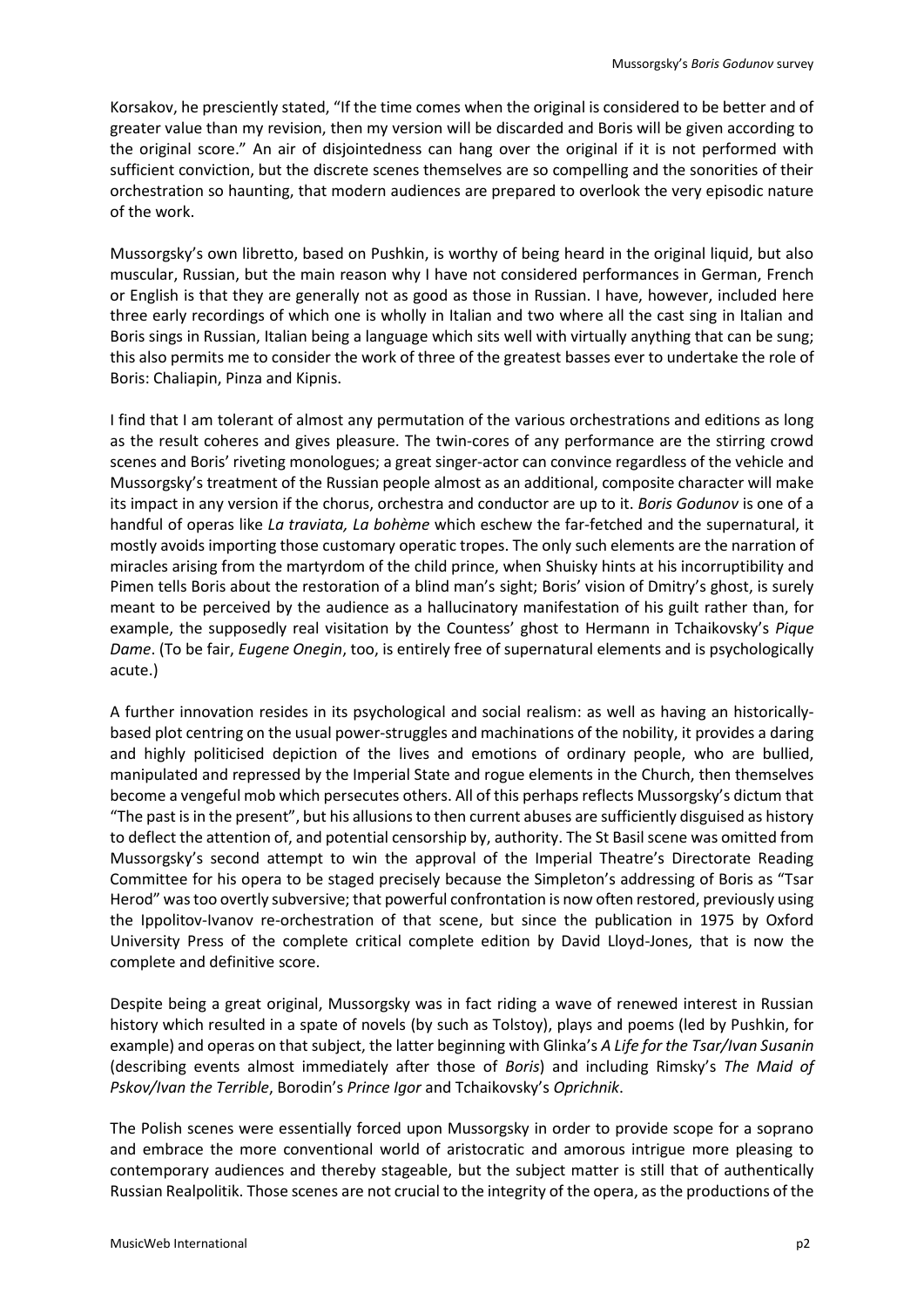1869 first version illustrate, but they do provide another dramatic and historical dimension - and the opportunity for a belting extended tenor-soprano duet which I would be loath to lose. Likewise, it is perfectly possible to enjoy the opera with cuts and without the Kromy Forest or St Basil scenes. Some prefer it to conclude with the death of Boris, as in 1869, others with that Kromy Forest scene and the Simpleton bewailing "the woe of Russia" as per 1872; composite versions can make that choice. Conversely, the inclusion of everything Mussorgsky wrote can generate problems, such as imposing on the audience a sense of déjà vu by obliging them to watch the Simpleton both lose his kopek and sing his lament "Flow, flow, bitter tears!" twice. Of course, CDs and downloads permit us to edit and programme our own preferred versions, while some performing editions have included as much music as possible but made sense of the opera with a few, small, judicious cuts to avoid those duplications.

This is a huge, panoramic and unique work, providing the engrossing spectacle of individual actions played out against a backdrop of sweeping historical events couched in extraordinarily original music; no wonder that it inspires such admiration and affection in so many opera-goers' hearts.

### **The Recordings**

**Vincenzo Bellezza – 1928** (live; excerpts; mono) in Italian and Russian; Guild Orchestra - Covent Garden Chorus - Covent Garden

Boris - Fyodor Ivanovich Chaliapin Grigory (False Dmitry) - Dino Borgioli Varlaam - Salvatore Baccaloni Shuisky - Angelo Bada Missail - Giuseppe Nessi Fyodor - Margherita Carosio Simpleton - Octave Dua Shchelkalov - Aristide Baracchi Lavitsky - Dennis Noble Chernikovsky - Aristide Baracchi

Chaliapin is the charismatic bass most associated with the role of Boris. Sadly, we have only excerpts here, not a complete recording – extended scenes it is true, amounting to some seventy minutes and giving us the core of opera in those scenes in which Boris appears, including the coronation, the Clock Scene, the death of Boris and Pimen's and Varlaam's arias. Chaliapin sings in Russian, the rest of the cast in Italian.

This disc was comprehensivel[y reviewed by my MWI colleague Jonathan Woolf](http://www.musicweb-international.com/classrev/2002/Oct02/Muss_Boris_Guild.htm) and I have little to add; it is an essential supplement for lovers of this opera, unless they are averse to Chaliapin's histrionics and want more restraint and fidelity to the score, as per assumptions by "singing" basses such as Reizen, Talvela and Ghiaurov.

**Ettore Panizza – 1939** (live radio broadcast; mono) in Italian; Naxos. The 40s Label Orchestra - Metropolitan Opera Chorus - Metropolitan Opera

Boris - Ezio Pinza Grigory (False Dmitry) - Charles Kullman Marina - Kerstin Thorborg Pimen - Nicola Moscona Varlaam - Norman Cordon Shuisky - Alessio De Paolis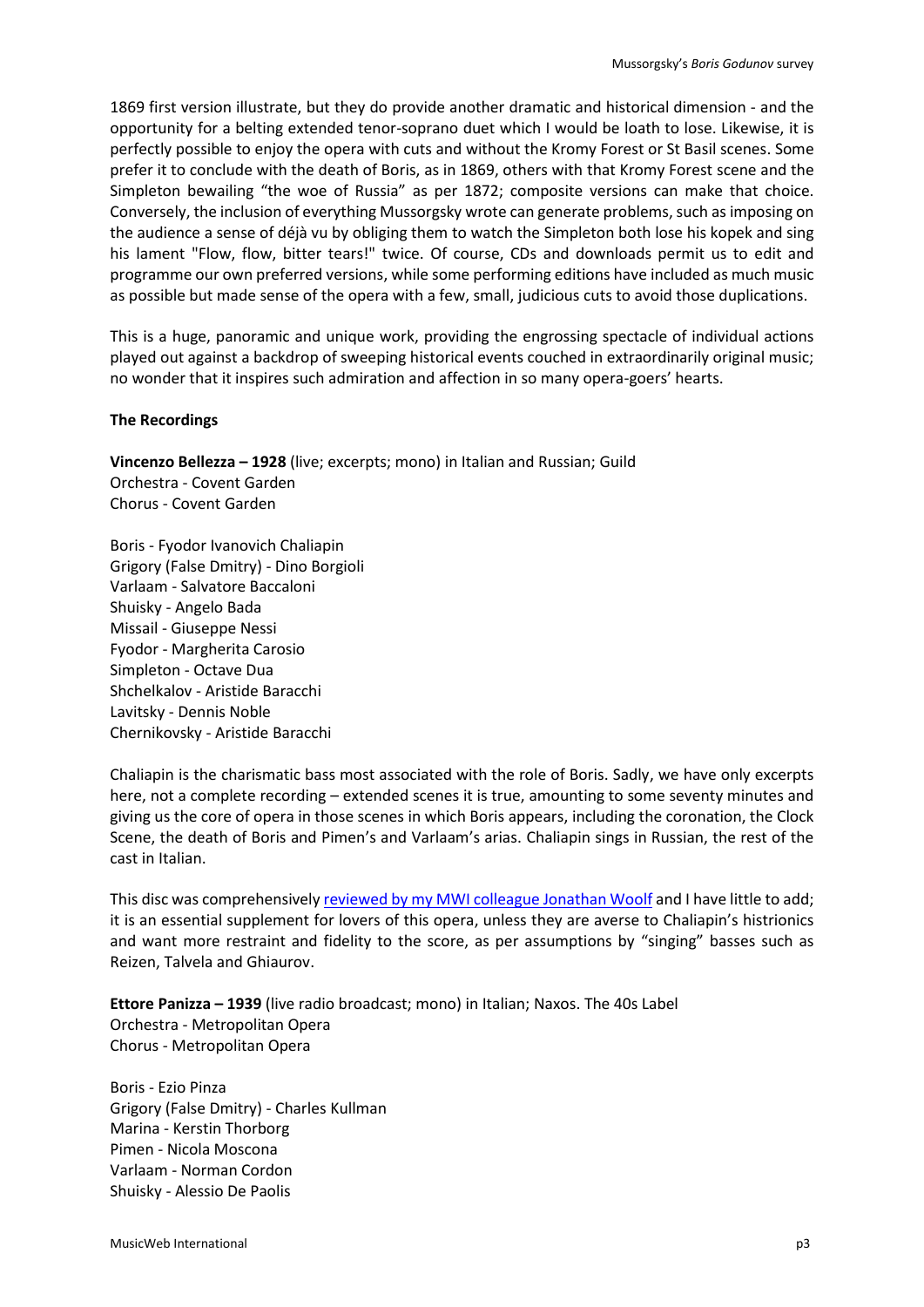Missail - Giordano Paltrinieri Rangoni - Leonard Warren Fyodor - Irra Petina Xenia - Marita Farell Hostess - Doris Doe Simpleton - Nicholas Massue Shchelkalov - George Cehanovsky

This is a surprisingly full performance of the Rimsky 1872 version which orders events so that we end with the death of Boris after the Kromy Forest scene; only the St Basil scene is missing. The sound as remastered is surprisingly good, too, for a recording eighty years old – really very listenable apart from a bit of occasional papery, twittery, background interference - and listen you should, to hear one of the great basses of the 20C singing a signature role, albeit that he sings the role in Italian. His rich, smooth bass with its quick vibrato is perfectly controlled in terms of phrasing and dynamics and he animates the Italian text feelingly. He sings his death scene on a thread of tone punctuated by sudden spasms of pain – very effective.

The quality of the singing here in general is such that you soon forget any slight sonic limitations as the rest of the cast is starry, too – look at the famous names; note the presence of a young Leonard Warren as a virile, distinctive Rangoni and Alessio De Paolis, the ultimate comprimario character tenor before Piero De Palma, as an obsequious, scheming Shuisky, George Cehanovsky is a light, elegant Shchelkalov, Nicola Moscona a sonorous Pimen, Charles Kullman a strong, clean-voiced, if slightly lachrymose, Grigori/Dmitri/Pretender. Norman Cordon's Varlaam is a bit agricultural but amusing enough; the role is hardly subtle. Met stalwart Doris Doe is a good Hostess, the Xenia sweet and pretty, the Nurse warm-voiced and steady and the great Wagnerian contralto/mezzo Kerstin Thorborg revels in wrapping her big, warm voice around Marina's capricious outbursts. The chorus is sometimes rather distant but that lends atmosphere to their contribution offstage in Pimen's monastery and they still make an impact in the mob scenes.

Panizza was a Toscanini contemporary and clone with regard to conducting style: swift, driven and precise.

I can recommend this only as a supplement but recommend it I do, not only for the beauty of Pinza's singing but for the excellent ensemble.

(The Naxos issue of this performance has three CDs with a total timing of 249 minutes, whereas The 40s Label issue, also well remastered using the Cedar Sound System, misses out the radio commentary and fits it onto two.)

**George Szell – 1943** (live; mono; 13/2/43; Kipnis) in Italian and Russian; The Fourties; Walhall; excerpts: Music &Arts Orchestra - Metropolitan Opera Chorus - Metropolitan Opera

Boris - Alexander Kipnis Grigory (False Dmitry) - René Maison Marina - Kerstin Thorborg Pimen - Nicola Moscona Varlaam - Norman Cordon Shuisky - Alessio De Paolis Missail - John Dudley Rangoni - Leonard Warren Fyodor - Irra Petina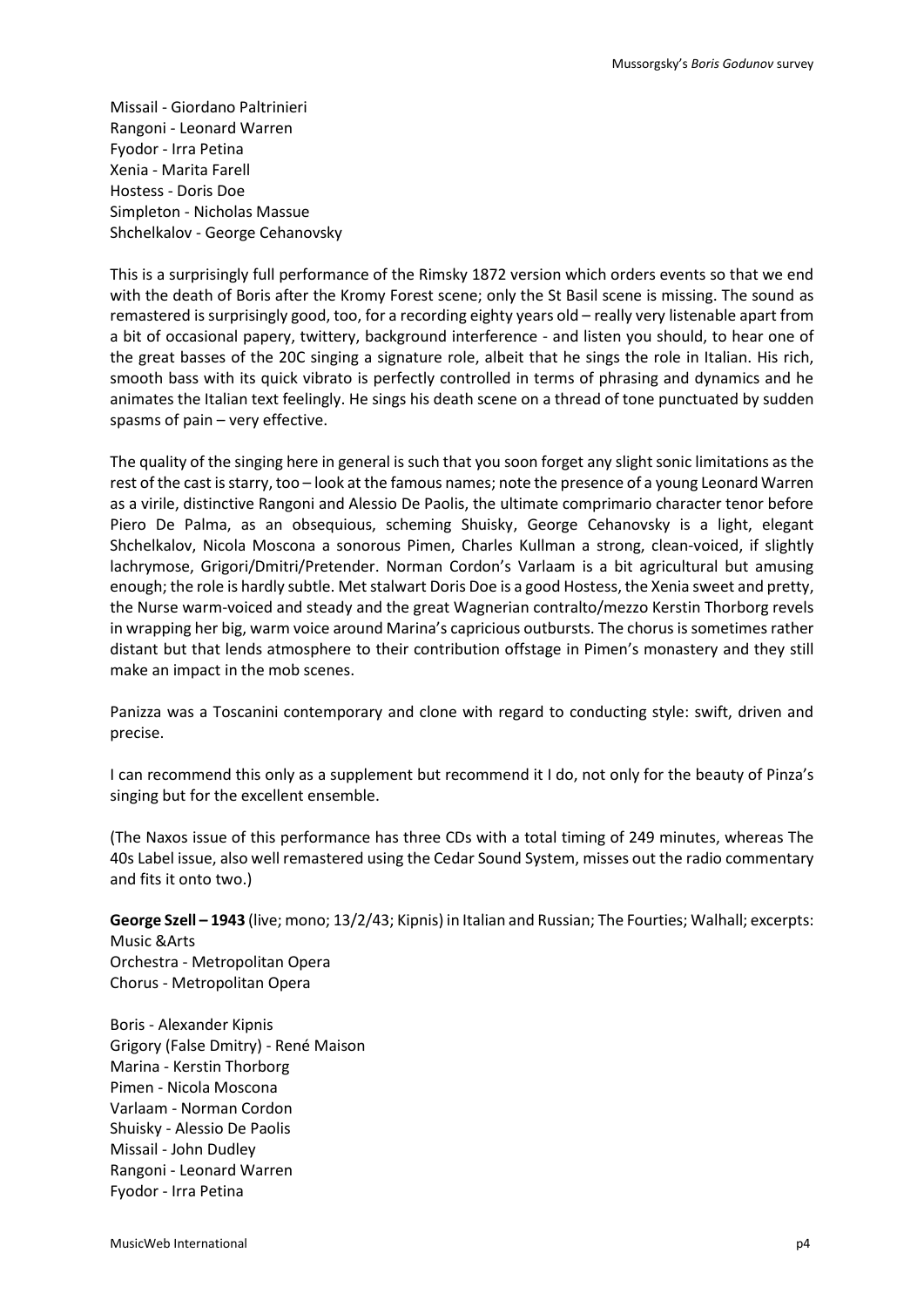Xenia - Marita Farell Hostess - Doris Doe Simpleton - John Garris

The vintage sound here is really quite good, even allowing for some inevitable distortion. Kipnis is in magisterial voice in this, his Met debut as Boris. His singing makes you realise why there is a small cadre of elite Boris singers to which only those such as he belong; his power and resonance are formidable and he employs a wide range of vocal colours in his vivid impersonation of the conflicted Tsar. However, be aware that as with the first recording made by Chaliapin, Kipnis sings in Russian while the rest of the cast sing in Italian, being the language of the Met production in which Pinza shared the eponymous leading role this and the following year – so we have "Gloria!" not "Slava!" in the Coronation Scene. As per the 1939 performance above, the cast is stellar, with the same principal singers except, obviously, for the Boris and René Maison replacing Charles Kullman. Szell's accompaniment is as alert, precise and pointed as you would expect. Despite all its merits, the language mix means that this cannot be a prime recommendation, only a fascinating curiosity and a record of one of the greatest Borises.

This is obviously comparable to the preceding recording with Pinza and there isn't much to choose between them, as both have great basses in the principal role and both have language issues for the modern listener, so, for that reason and reasons of sound, make good supplementary recommendations.

(The two-disc set is hard to find but there are 76 minutes of excerpts on a single disc from Music & Arts offering the best of Kipnis' contribution from the complete performance, and also 40 minutes of studio-recorded excerpts from Kipnis on the RCA recital disc below. Interestingly, the Music & Arts cover claims that the performance uses Shostakovich orchestration completed in 1940, which is darker than Rimsky's but fuller than Mussorgsky's own, using more brass, but my understanding is that the partial world premiere of that version was given by Kipnis in 1944 when he sang three scenes with the New York Philharmonic under Fritz Reiner and to me this sounds like the regular Rimsky orchestration.)

**Nicolai Berezowsky – 1945** (excerpts; studio; mono) RCA Orchestra - RCA Victor Orchestra Chorus - Robert Shaw Chorale

Boris - Alexander Kipnis Varlaam - Alexander Kipnis Shuisky - Ilya Tamarin

There are only just over forty minutes of excerpts here but they are sung in Russian and preserve one of the great Borises in much better sound than the live Met performance above – and Varlaam's aria for good measure, too – Kipnis had sung that role to Chaliapin's Boris twenty years earlier. Whoever the "Victor Chorale" and the "Victor Symphony Orchestra" are – presumably drawn from New York regulars at the Met, the Philharmonic or the NBC – the small choir under Robert Shaw and the orchestra under Berezowsky are both admirable; really sharp and energised. Tamarin makes a smooth, characterful Shuisky. Kipnis is phenomenal, hardening his voice for the Varlaam aria then for Boris reimposing his renowned combination of bel canto style with searing dramatic declamation. His "Chur, chur, ditja!" ("Away, away, child") in the Clock Scene and his death agonies are chilling.

(The remaining thirty minutes of the programme consists of Russian songs and arias from celebrated operas.)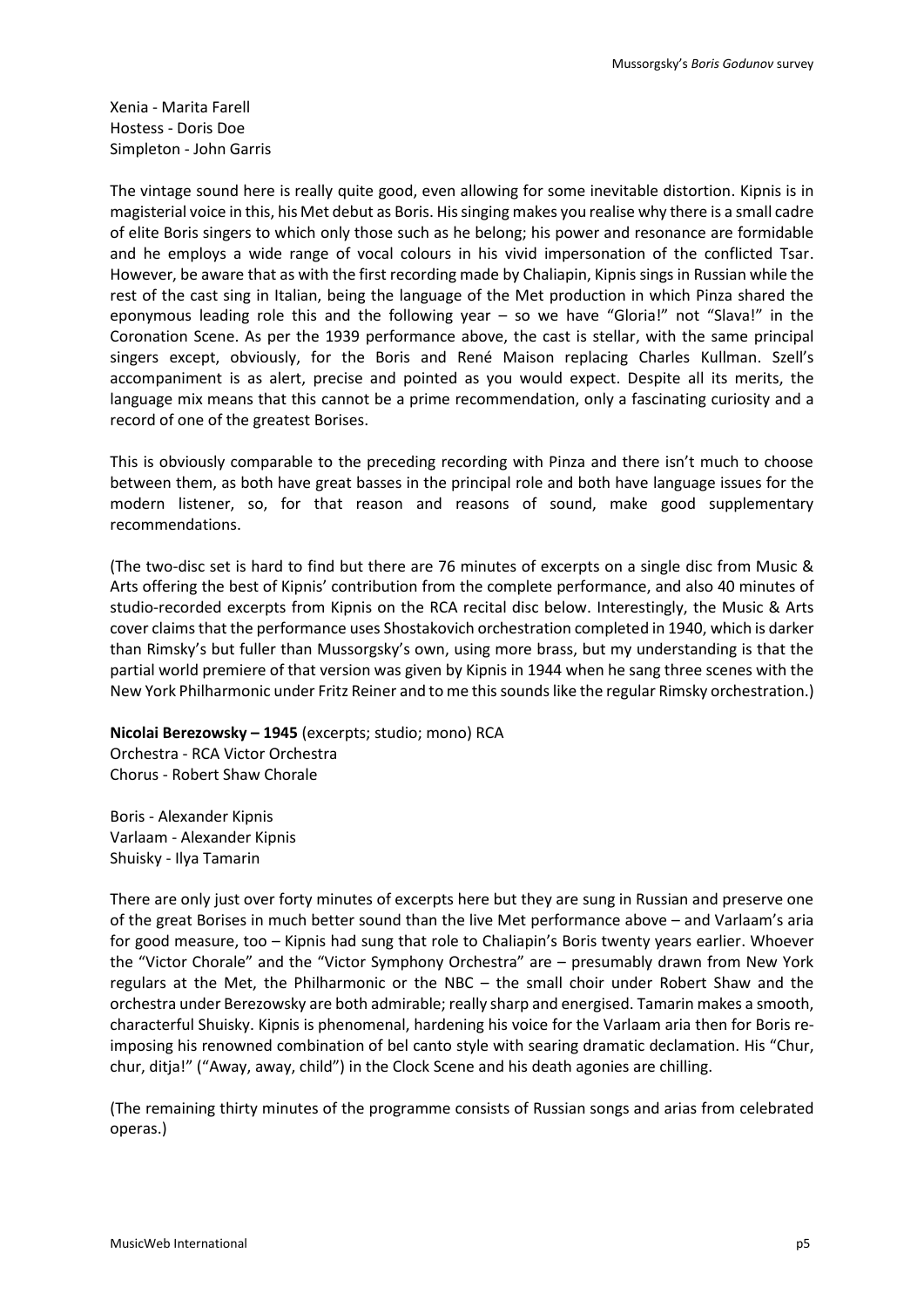# **Nikolai Golovanov - 1948-49** (studio; mono) Arkadia; Lyrica Orchestra - Bolshoi Theatre Chorus - Bolshoi Theatre

Boris - Mark Reizen Grigory (False Dmitry) - Georgi Nelepp Marina - Maria Maksakova Pimen - Maxim Mikhailov Varlaam - Vassily Lubenchov Shuisky - Nikander Khanayev Missail - Vassili Yakuschenko Rangoni - Aleksey Petrovich Ivanov Fyodor - Bronislava Zlatogorova Xenia - Yelena Dimitrievna Kruglikova Hostess - Alexandra Tourtchina Simpleton - Ivan Kozlovsky Shchelkalov - Ilya Bogdanov Krushchov - Alexander Peregudov Nurse - Eugenia Verbitskaya Nikitich - Sergei Krasovsky Mityukha - Ivan Sipayev

This two CD set is the 1948 recording made with Mark Reizen who was, in my opinion, the greatest Russian bass – even better than Chaliapin. It has the same cast as the one recorded a year later with Pirogov, who is undoubtedly gripping and more overtly histrionic than Reizen but vocally less secure especially in pitch. Both are in historic mono but perfectly acceptable and it is worth the sacrifice in sound to hear such extraordinarily vivid and idiomatic performances - and some would argue that the period sound adds an archaic atmosphere and verisimilitude to these absorbing accounts. Some editions run to three discs and include the St Basil scene recorded later by Reizen with Nebolsin conducting, but that is missing on this two-disc set. Still another 3 CD issue on Preiser gives you the complete Pirogov recording with all the scenes from this set featuring Boris as recorded here by Reizen as a bonus - but no St Basil. Make your choice!

This set is missing not only the St Basil scene but the first scene of the Act 3, so the first Polish scene has gone and Rangoni is completely missing. There are also the "standard" cuts to the Pimen scene and the second act, although extras from the 1872 revision, such as the Hostess's "grey drake" song and the folk songs sung by the Nurse are grafted in. We do also get a concluding Kromy Forest scene, rather than ending with the death of Boris, so this is a patchwork which borrows some of the highlights from the 1872 version.

There are no weaknesses in the cast who are all Bolshoi regulars of the period. Particularly worthy of note - after Reizen's magisterial Boris, of course - are the great Georgy Nelepp as Grigory, Nikhander Khanayev as Shuisky and the grand baritone Ilya Bogdanov as Shechelkalov. Maksim Mikhailov's Pimen is wondrously grave and sonorous; Reizen also recorded Pimen and Varlaam later but it is more satisfying to avoid the aural treble-takes Christoff causes us in his two tours de force, and to have different, top quality Russian basses in those three roles. Finally, one should not pass over the haunting, liquid-voiced Simpleton of that great Russian tenor Ivan Kozlovsky in a classic assumption of the role.

This should perhaps be only a supplementary recording for reasons of the sound and the edition (if I may dignify it with such a word); real aficionados will want the Gergiev five-disc set with both versions and Mussorgsky's original orchestration, one of Christoff's hugely entertaining but almost inexcusably self-aggrandising, multi-role sets (I marginally prefer the earlier Dobrowen over the Cluytens), and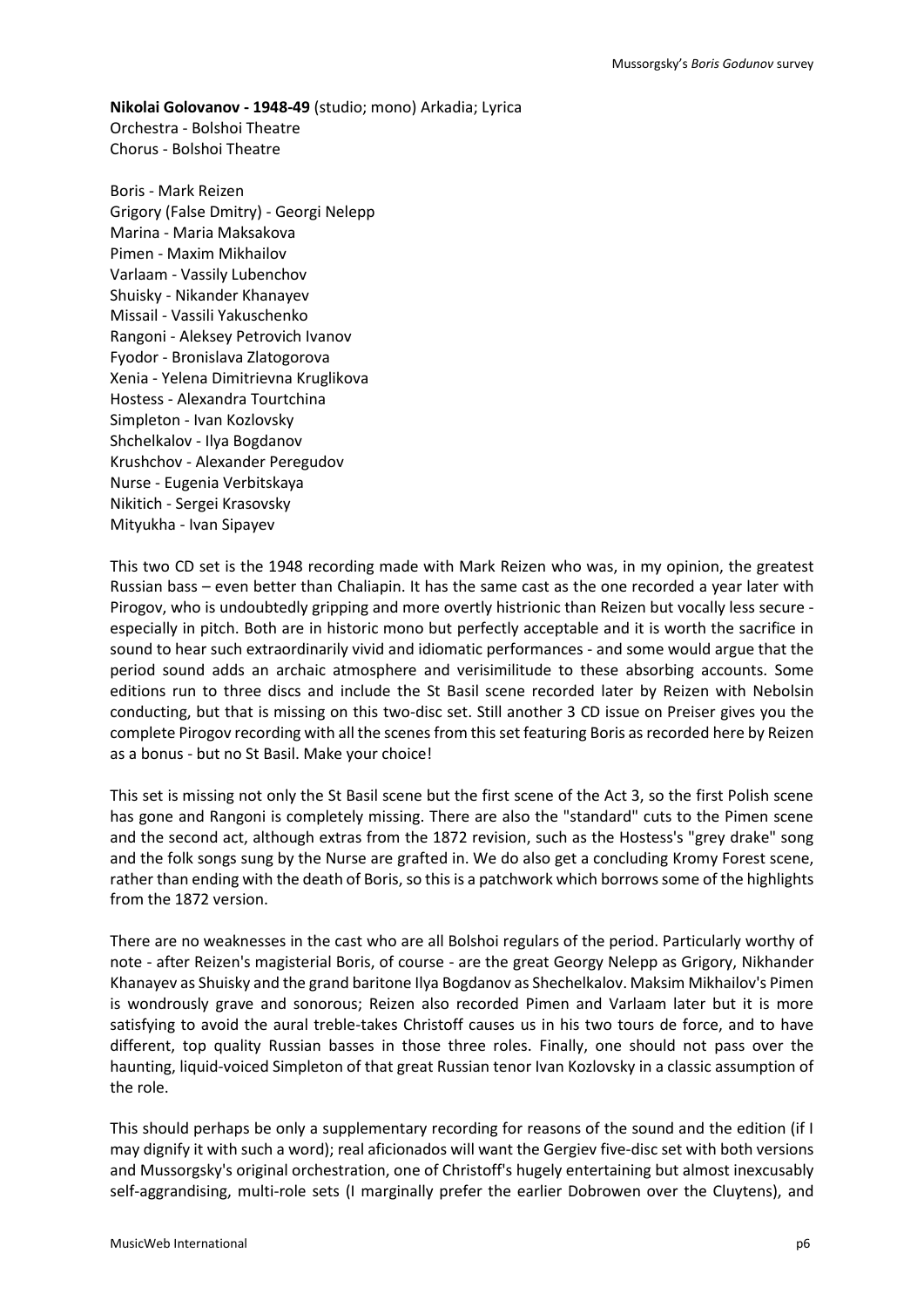perhaps another Rimsky version such as George London in the eponymous role - either his superb highlights disc conducted by Schippers or the 1963 full recording, when he was marginally less steady but still very impressive.

**Nikolai Golovanov – 1949** (studio; mono) Opera d'Oro; Preiser Orchestra - Bolshoi Theatre Chorus - Bolshoi Theatre

Boris - Aleksandr Stepanovich Pirogov Grigory (False Dmitry) - Georgi Nelepp Marina - Maria Maksakova Pimen - Maxim Mikhailov Varlaam - Vassily Lubenchov Shuisky - Nikander Khanayev Missail - Vassili Yakuschenko Rangoni - Aleksey Petrovich Ivanov Fyodor - Bronislava Zlatogorova Xenia - Yelena Dimitrievna Kruglikova Hostess - Alexandra Tourtchina Simpleton - Ivan Kozlovsky Shchelkalov - Ilya Bogdanov Krushchov - Alexander Peregudov Nurse - Eugenia Verbitskaya Nikitich - Sergei Krasovsky Mityukha - Ivan Sipayev

Please see above for the differences between this and the version starring Mark Reizen; they are essentially the same recording apart from the casting of Boris.

**Leopold Stokowski – 1952** (excerpts; studio; mono) Cala Orchestra - San Francisco Symphony Orchestra Chorus - San Francisco Opera

Boris - Nicola Rossi-Lemeni Pimen - Nicola Rossi-Lemeni Varlaam - Nicola Rossi-Lemeni Fyodor - Robert Cauwet Simpleton - Lawrence Mason

The remastered mono sound here is excellent for its era but unfortunately lacks the spaciousness the modern listener needs to appreciate this wonderful, epic music fully. Nonetheless, the cathedral bells and blasts of brass in the Prologue preceding the Coronation Scene are mightily impressive - enough to send shivers up the spine, especially when the conductor is Stokowski, with his vivid sense of drama and ability to enhance orchestral colours and balances. The San Francisco orchestra and chorus are both magnificent and Stokie has the Boris of his day, Nicola Rossi-Lemeni, before his bass became woolly and rocky - and who had sung the title role to acclaim at the opera under him the year before and again the same year as this concert performance.

Stokowski didn't conduct a lot of opera, comparatively speaking, but some of his live and studio opera recordings are classics: the extracts from *Samson et Dalila*, the legendary *Turando*t with Corelli and Nilsson and the Wagner orchestral excerpts - as per here - and symphonic syntheses from the operas are treasurable. The slight flutter in Rossi-Lemeni's bass is not out of place given the emotionalism of his delivery of the text - he had the advantage of a Russian mother and an Italian father - and even if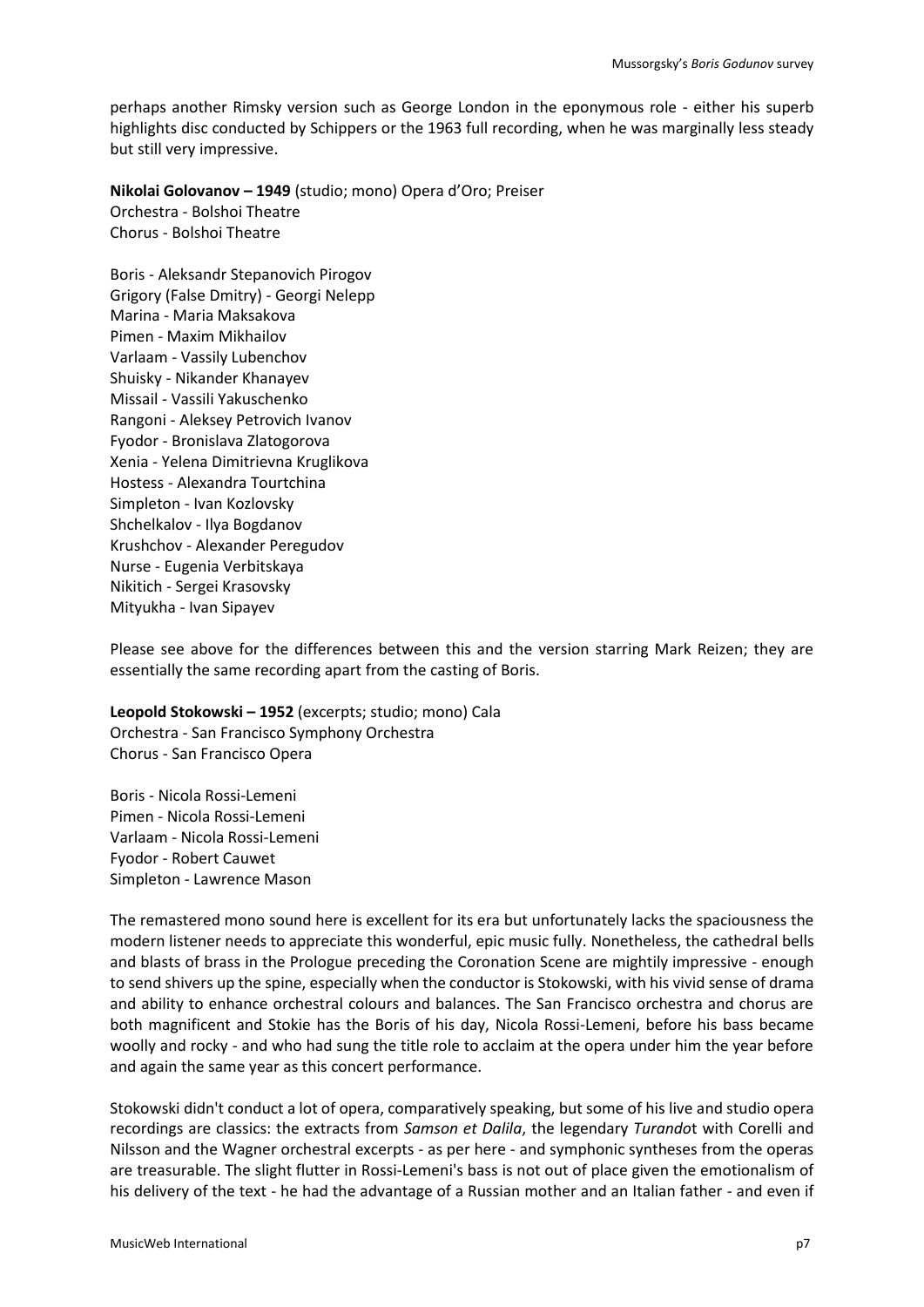he lacks the really black, resonant sound of the greatest Borises, his is still a mightily impressive assumption, tormented and histrionic, matching the verve and vigour of Stokowski's direction and the attack of the chorus. For good measure, he sings Varlaam's Song with rollicking gusto as well as Boris' four, great tortured - arias, shall we call them? His delivery during Boris' hallucinatory vision of the murdered Tsarevich is riveting, chilling and really quite extraordinary. The half a dozen choral extracts are extensive and varied, and make up a good proportion of this very well filled CD - eighty minutes of music, heartily endorsed as a supplement.

**Issay Dobrowen – 1952** (studio; mono) EMI; Brilliant; Naxos; Membran Orchestra - Orchestre National de la Radiodiffusion Française Chorus - Choeurs Russes de Paris

Boris - Boris Christoff Grigory (False Dmitry) - Nicolai Gedda Marina - Eugenia Zareska Pimen - Boris Christoff Varlaam - Boris Christoff Shuisky - Andre Bielecki Missail - Andre Bielecki Rangoni - Kim Borg Fyodor - Eugenia Zareska Xenia - Ludmilla Lebedeva Hostess - Lydia Romanova Simpleton - Wassili Pasternak Shchelkalov - Kim Borg

The problem with this recording has never been with the sound – which is remarkably full, so much so that it matters little that it is mono – or with its musicality – it is splendidly conducted by Dobrowen directing an inspired French orchestra, even if the enthusiastic White Russian chorus is a bit ragged – or with the supporting cast, which includes first-rate singers such as rich-voiced, under-recorded mezzo Eugenia Zareska, assured bass Kim Borg and a young, fresh Nicolai Gedda – but with "the indefensibly self-aggrandising" undertaking of all three principal bass roles by Boris Christoff. His voice is so beautiful and his artistry so great that many will not mind the anomaly of his having to duet with himself when Pimen meets Tsar Boris, and four other cast members double up on roles – or in André Bielecki's case, he sings three – but that is common practice in studio recordings for obvious economic reasons and doesn't much matter if clashes of the Pimen-Boris kind do not occur. The trouble is that Christoff's voice is so instantly recognisable that he can't do much to disguise it except sing softly and perhaps a little too monochromatically as Pimen, then whoop it up as Varlaam – but the singing is always mesmerising.

I still love this recording and it will have been the introduction for many to this opera. Rimsky's orchestration sounds as energised and hard-edged as it can do and the chorus' exuberance is apt for depicting the populace. Christoff's portrayal of the tormented Boris grabs the listener by the throat from his first notes and makes one realise how bland are some other vocally successful but, dramatically, comparatively inert assumptions of the role. You have to hear it, either here or in the later stereo version under Cluytens.

**Kresimir Baranovich – 1955** (studio; mono) Decca Eloquence Orchestra - Belgrade National Opera Chorus - Belgrade National Opera

Boris - Miroslav Changalovich Grigory (False Dmitry) - Miro Branjnik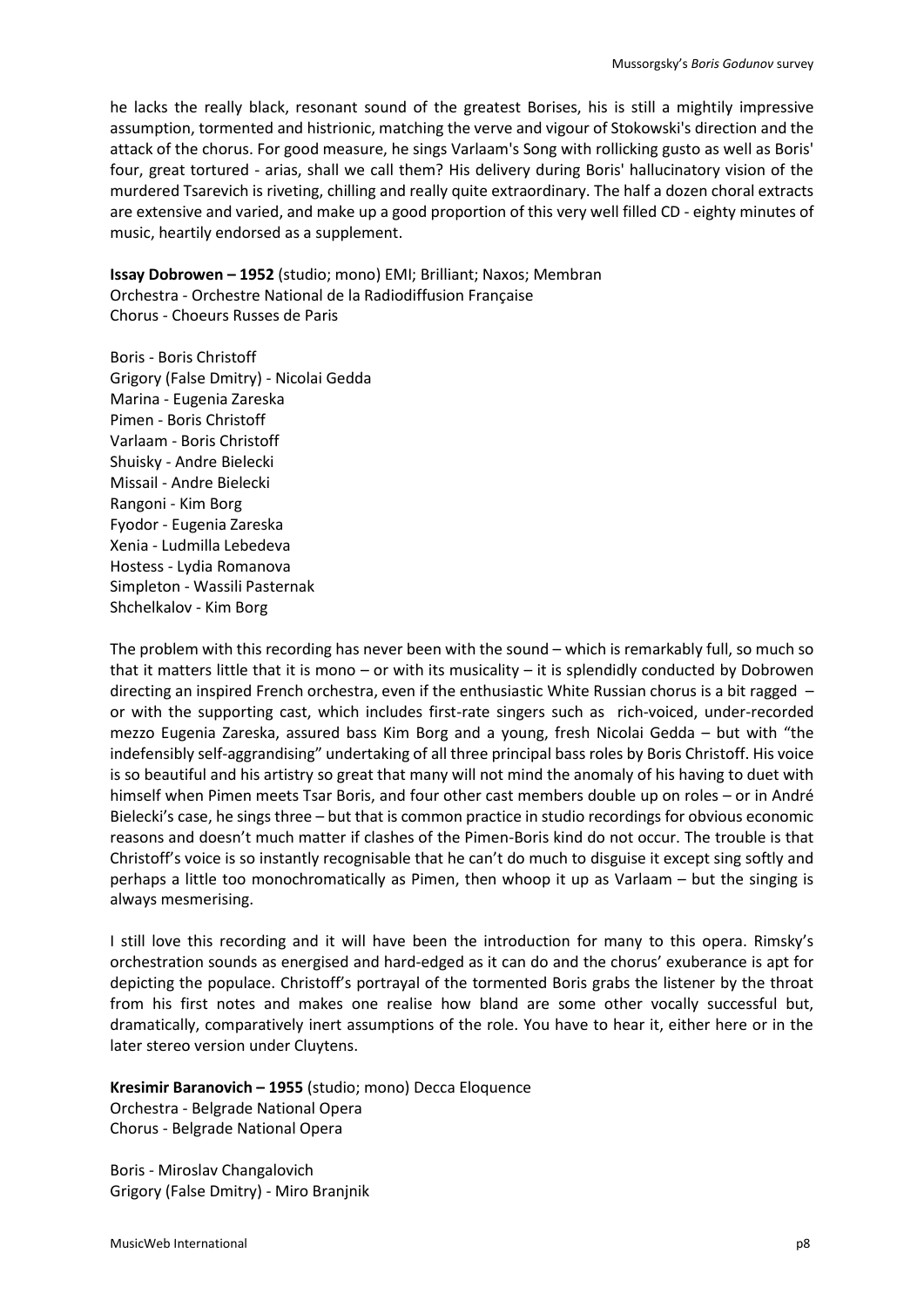Marina - Melanie (Mila) Bugarinovic Pimen - Branko Pivnichki Varlaam - Zarko Cvejic Shuisky - Stephan Andrashevich Missail - Stepan Vukashevich Fyodor - Sofiya Jankovic Xenia - Zlata Sesardich Hostess - Biserka Kaluchich Simpleton - Nicola Janchich Shchelkalov - Dushan Popovich

This is the third issue in the series of seven operas recorded by Decca in Croatia in 1955 and its first issue on CD. Of course, this is the Rimsky version, which was the norm until the sentiment swung back towards performing the opera more or less the way Mussorgsky left it; Karajan's superb recording headed by Ghiaurov made in 1970 used Rimsky and Mark Ermler's, made as late as 1985, was still using the Rimsky/Ippolitov-Ivanov orchestration, but in 1976 Semkow's Boris, starring Talvela, had for the first time in a studio recording used the original bleaker, balder instrumentation. If you want everything Mussorgsky wrote then Gergiev's 5 CD set on Philips offering the 1869 original and the 1872 revision remains fascinating and indispensable, but some still prefer Rimsky's richer realisation – which is almost a different opera.

I find I can enjoy any version if it is well performed and while the inclusion of the St Basil scene is welcome, its omission is not so detrimental to our pleasure and you will not find it here, so there is no confrontation between the Simpleton and Boris outside the cathedral. However, we do get to meet the Simpleton in the Kromy Forest scene, which is here placed at the beginning of Act 4 and is given a rousing account. The first scene of the Polish Act is cut, so we get only the scene between Grigori and Marina in the castle gardens – no Rangoni. That rump of the Polish scene is in fact one of the best passages in this recording and makes me wish we could have had the whole thing.

Although the Belgrade opera had some fine singers on its roster, it is surely too much to expect this recording to come up to the standards of the best Bolshoi and prestige-label releases, especially as subsequent studio recordings starred more incontrovertibly great basses like George London, Nicolai Ghiaurov, Martti Talvela and Evgeny Nesterenko. Only Boris Christoff accomplished the extraordinary and egotistical feat of singing all three major bass roles in one recording not once but twice; here the casting is conventional, with three different basses. I was not at all surprised to see the name of Žarko Cvejić as Varlaam, as in my previous review of Prince Igor from the same stable I described him in the dual roles of Galitsky and Konchak, as "no Boris Christoff; he is frequently hoarse, coarse and unsteady – but he certainly sounds the part of a drunken, lecherous reprobate" and in my review of *Kovanshchina* I call his Prince Ivan "rough" and say it "could be steadier". The Dosifey there, Miroslav Čangalović, sings the eponymous lead role here; he is firm and expressive and has an essentially beautiful voice but I do not find him to be especially charismatic or individual, and at times I would like to hear more weight in his bass. He provides some imaginative interpretative touches, such as the nice sneer on "Aha! Shuisky Knyaz!" and delivers a good Clock Scene, full of terror and hysteria, and his death is powerfully and feelingly narrated but I cannot say that he always rivets my attention on his singing in the manner of the best exponents of the role.

You may hear from the very opening that the mono sound is rather thin, boxy and distant; disappointing, as it seems that the change in recording location from Belgrade to Zagreb meant that the engineering reverted to mono rather than the stereo we had for the previous two recordings and obviously the crowd scenes suffer, despite the commitment of the chorus. You may also her that that the orchestra is not the finest, but the raw, squawking oboes create a suitably disconcerting introduction to the enforced supplication from the lusty crowd to Boris to accept the throne and the coronation bells are effective. Dušan Popović sings strongly and sensitively as Shchelkalov.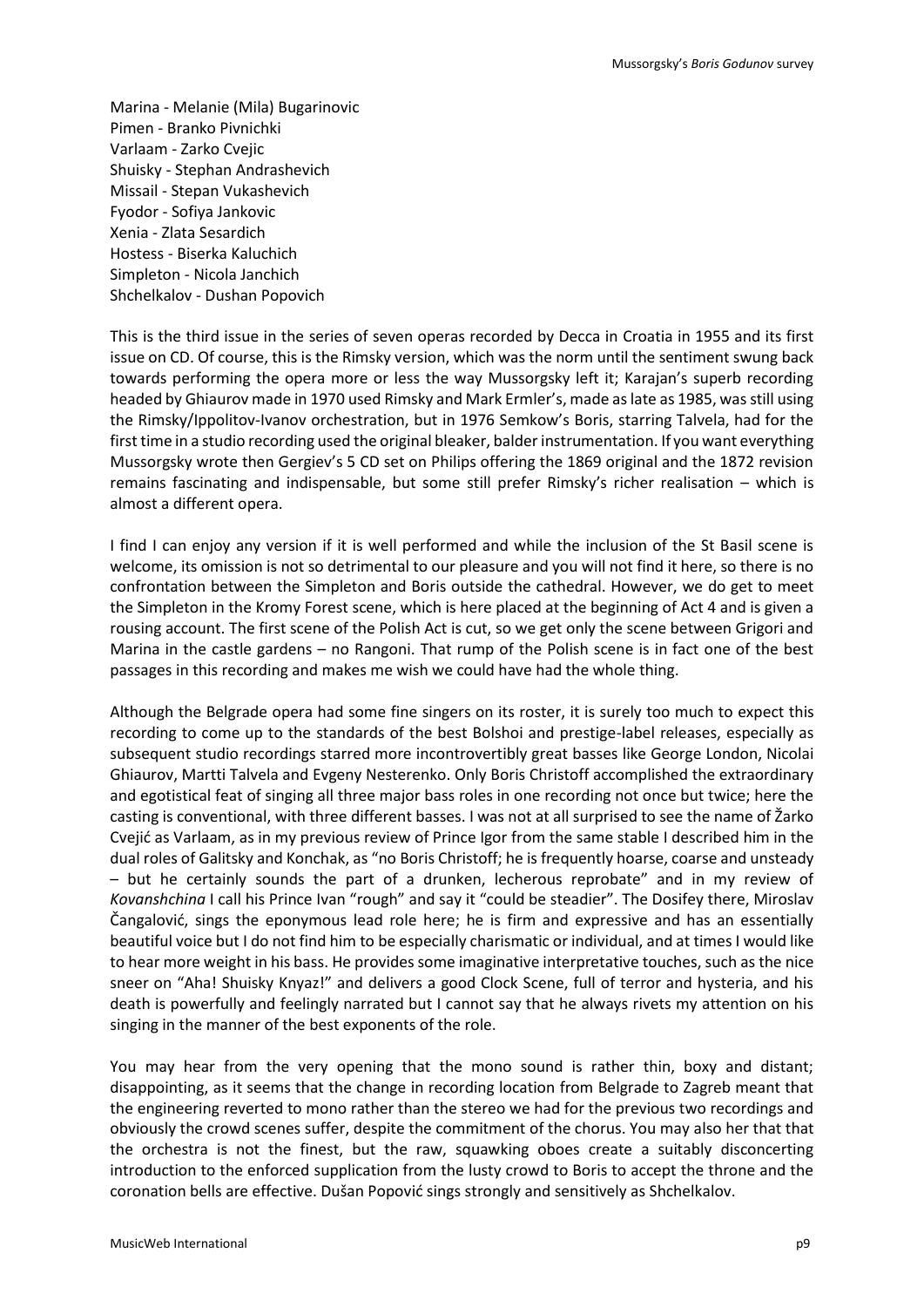Pimen is recorded much more closely than the Prologue which gives his scene more intimacy. Branko Pivnički does not have the most distinguished of basses, but he's resonant, avuncular and competent, if a bit lumpy. The Pretender, Miroslav Brajnik, has a vibrant, incisive tenor which neatly suggests Grigori's fanaticism. Melanija Bugarinović's Marina makes only a brief appearance but her Wagnerian mezzo-soprano makes quite an impact and the concluding duet with Grigori is a belter. The Hostess is lively and characterful; the Simpleton suitably plangent and poignant; the conducting throughout is unobtrusive – except for Baranović's audible groans! - and well-paced.

For all that there are some good things in this recording, I cannot really see why it has claims above the many others in better sound with a more consistently arresting cast.

**Thomas Schippers – 1961** (excerpts; stereo) Sony Orchestra - Columbia Symphony Orchestra Chorus - Chorus

Boris - George London Shuisky - Howard Fried Fyodor - Mildred Allen Krushchov - Stanley Kolk

This is a record on which everything works: the performances, the engineering, the programming and, mirabile dictu, all at a bargain price.

If you do not have George London's complete 1963 recording of *Boris*, these excerpts of his finest role, honed to perfection over ten years until it became one of the most affecting and spine-chilling characterisations of the tortured tsar you could ever wish to hear, form an excellent alternative. It is no surprise to learn that London was Birgit Nilsson's favourite singing partner; that magnificent bassbaritone encompasses every facet of the more complex 1872 version of Boris (in Rimsky-Korsakov's orchestration, of course - not that that matters). He fines his huge voice down for the tender moments, inflects the words with groans and cries without offending musicality and is truly frightening in his anguished delusions. (Is it too fanciful to remark that, given that London died prematurely from heart disease, there is a poignant, proleptic significance in the authenticity of London's acting of Boris' collapse and death?) The liner notes are a charming, informative and perceptive essay by London himself; I only wish space had been found for a libretto. I certainly do not find his interpretation inferior as a performance to that of such distinguished colleagues as Christoff or Talvela.

**André Cluytens – 1962** (studio; stereo) EMI;

Orchestra - Orchestre de la Société des Concerts du Conservatoire (Paris) Chorus - Sofia National Opera

Boris - Boris Christoff Grigory (False Dmitry) - Dimiter Uzunov Marina - Evelyn Lear Pimen - Boris Christoff Varlaam - Boris Christoff Shuisky - John Lanigan Missail - Milen Paunov Rangoni - Anton Diakov Fyodor - Ana Alexieva Xenia - Ekterina Georgieva Hostess - Mira Kalin Simpleton - Kiril Dulgerov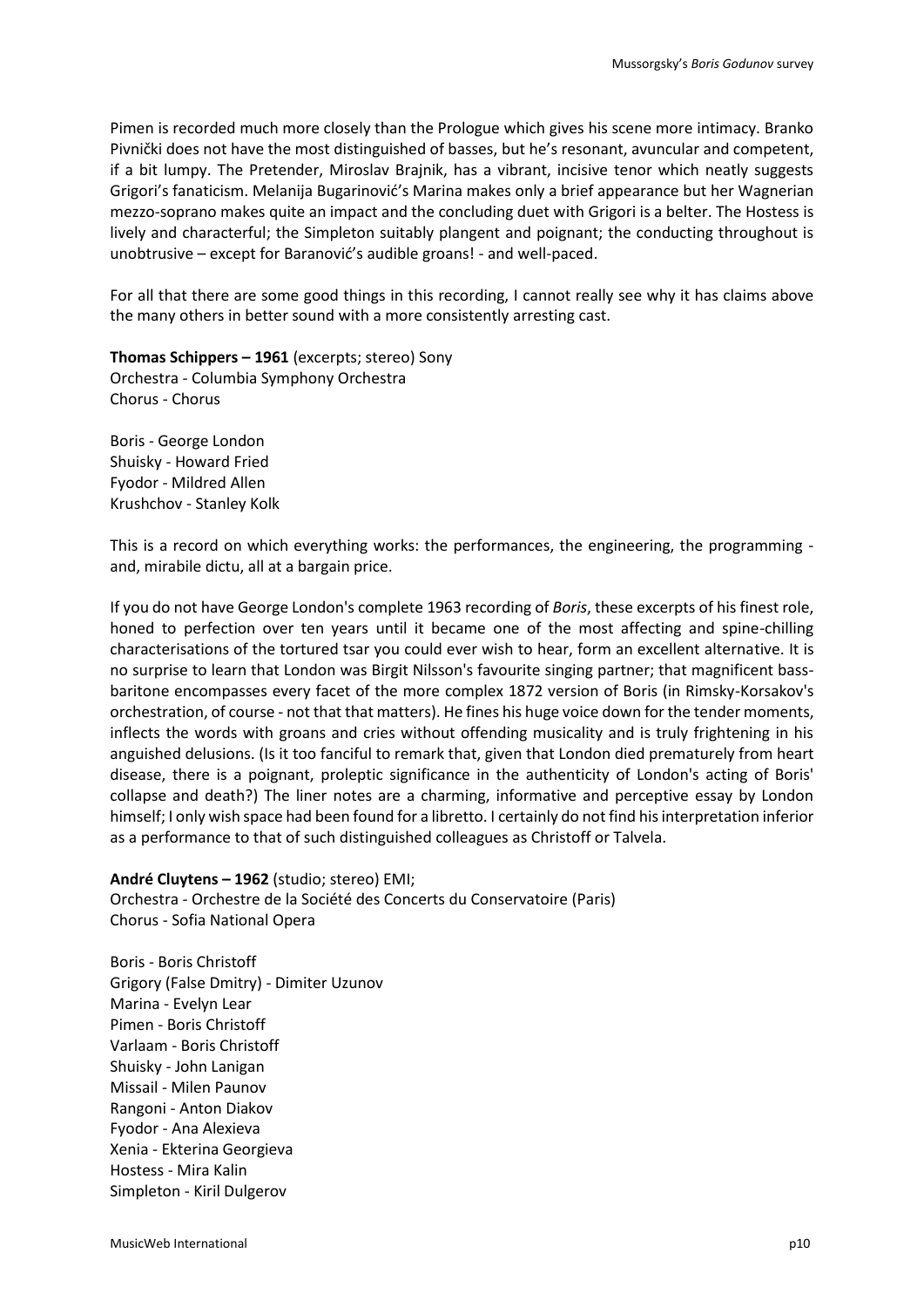Shchelkalov - Jacques Mars Krushchov - Vasil Benchev Nurse - Melanie Bugarinovic Lavitsky - Jacques Mars Chernikovsky - Kostadine Scherkerlisky

If you want to hear Boris Christoff repeat his triple-assumption of Pimen, Varlaam and Boris that he first gave under Dobrowen, then this later recording presents some advantages, including stereo sound and a deepening of what was already a searching portrayal of the Tsar on Christoff's part, his having sung the role on stage for so many years. Cluytens' conducting is not inferior to Dobrowen's but perhaps more nuanced than exciting and the supporting cast is generally very strong. However, there are also some caveats: Christoff is understandably not in quite such fresh voice as ten years earlier, Dimiter Uzunov is rather harsh compared with Gedda and the Xenia is shrill. Otherwise there is little to choose between the two Christoff recordings and I am equally happy listening to either, although I prize the better sound and enhanced subtleties of this second version.

In this I agree with [my MWI colleague Tony Haywood who reviewed this](http://www.musicweb-international.com/classrev/2002/Nov02/BorisGodunov.htm) as long ago as 2002.

### **Alexander Melik-Pasheyev – 1962** (studio; stereo) Melodiya

Orchestra - Bolshoi Theatre Chorus - Bolshoi Theatre

Boris - Ivan Petrov Grigory (False Dmitry) - Vladimir Ivanovsky Marina - Irina Arkhipova Pimen - Mark Reshetin Varlaam - Alexey Geleva Shuisky - Georgi Shulpin Missail - Nikolai Zakharov Rangoni - Yevgeny Kibkalo Fyodor - Valentina Klepatskaya Xenia - Tamara Sorokina Hostess - Vera Ivanova Borisenko Simpleton - Anton Grigoriev Shchelkalov - Aleksey Petrovich Ivanov

This is mostly the Rimsky orchestration, but the St. Basil's scene is the Ippolitov-Ivanov version and ends with the Kromy Forest scene. The stereo sound is excellent for its era, vivid with minimal hiss. Petrov is a "singing Boris" – in other words, like Reizen and Ghiaurov, inclined to play down the histrionics and adhere more rigorously to the score than an "acting Boris" in the Chaliapin-Christoff tradition. He is wholly satisfying but some might want a little more in terms of impact, which is what the more demonstrative and even more impressively vocally endowed George London brings to the role the following year following his Bolshoi breakthrough. Ivanov as Shchelkalov is another of those clean-voiced, first-rate baritones which come out of Russia and I have never heard anything by Arkhipova which is not superlative.

As you might expect with Melik-Pashayev at the helm, the singing and conducting have a wholly authentic Russian feeling: intense, vivid, slightly febrile, always with a suppressed energy waiting to burst out. Nobody could be disappointed with this recording yet I am drawn even more to the special vocal quality of George London in the re-make – indeed, some of this recording was re-used there.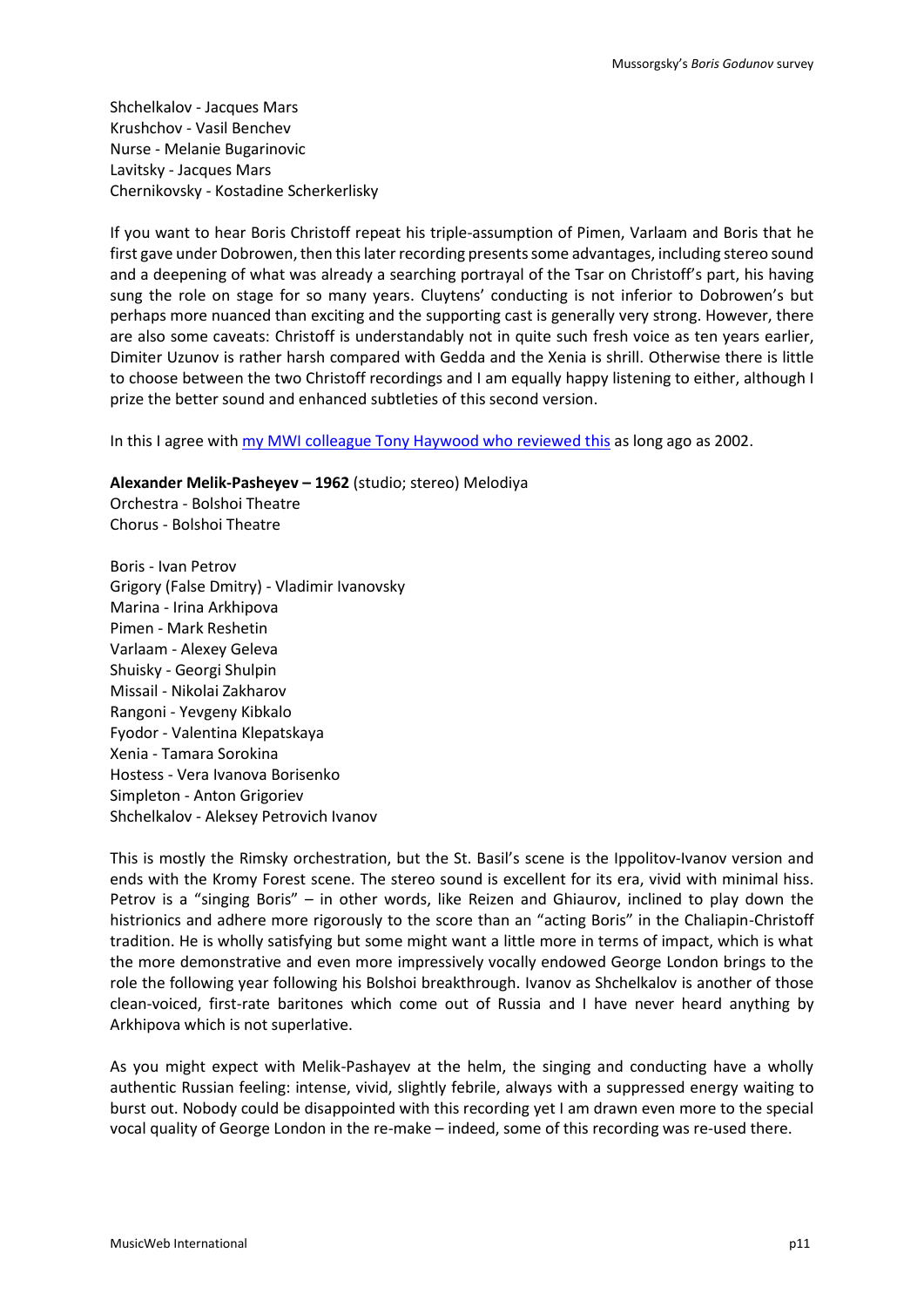## **Alexander Melik-Pasheyev - 1962-63** (studio; stereo) Sony Orchestra - Bolshoi Theatre

Boris - George London Grigory (False Dmitry) - Vladimir Ivanovsky Marina - Irina Arkhipova Pimen - Mark Reshetin Varlaam - Alexei Gueleva Shuisky - Georgi Shulpin Missail - Nikolai Zakharov Rangoni - Yevgeny Kibkalo Fyodor - Maria Mitukova Xenia - Elisabeta Shumskaya Hostess - Vera Ivanova Borisenko Simpleton - Anton Grigoriev Shchelkalov - Aleksey Petrovich Ivanov Nurse - Eugenia Verbitskaya

Chorus - Bolshoi Theatre

Everything I say above about the first studio recording by Melik-Pashayev applies here and the cast is almost the same but with new a Xenia and Fyodor; the big difference is in the casting if the first non-Russian to sing Boris at the Bolshoi in George London, who replaces Ivan Petrov here in a recording dating from May 1963. Petrov is a fine singer with an imposing and impressive bass; arguably but London takes the portrayal to an even higher level dramatically speaking; however, his vocal troubles are just about to manifest themselves, so he is not quite as steady as he was for Schippers two years earlier in the excerpts disc. Nonetheless, I hear few signs of decline; he more animated than Petrov ad riveting in his monologues; you have no choice other than to believe him when he proclaims, "My soul is sad" and the beauty of his vocalism demands our empathy, even for a tyrant. Even lesser or unknown names here, such as Yevgeny Kibkalo's Rangoni, prove to be captivating. Ivanovsky has a typically bright, Russian-sounding which is by no means unsuitable for Grigory and Mark Reshetin's big, gravelly bass makes an authoritative Pimen. Anton Grigoriev is a plaintive, pathetic Simpleton; his confrontation of Boris as a "Herod" is very effective. The Varlaam is a bit hoarse and growly and yells; there are better. As is so often the case with the casting of Xenia, the distinguished soprano Shumskaya is here rather shrill. Ample compensation is at hand with Arkhipova's vibrant Marina; her duet with Ivanovsky which evolves into a brief, climactic trio is, as so often with this music, a highlight.

Despite some incidental flaws. few recordings gel as well as this in ensemble yet also feature a truly magnetic, vocally superlative Boris like George London here.

**Herbert von Karajan – 1966** (live; mono) Opera d'Oro Orchestra - Wiener Philharmoniker Chorus - Wiener Staatsoper

Boris - Nicolai Ghiaurov Grigory (False Dmitry) - Alexei Maslennikov Marina - Sena Jurinac Pimen - Kim Borg Varlaam - Anton Diakov Shuisky - Gerhard Stolze Missail - Milen Paunov Rangoni - Zoltán Kéléman Fyodor - Gertrude Jahn Xenia - Nadejda Dobrianova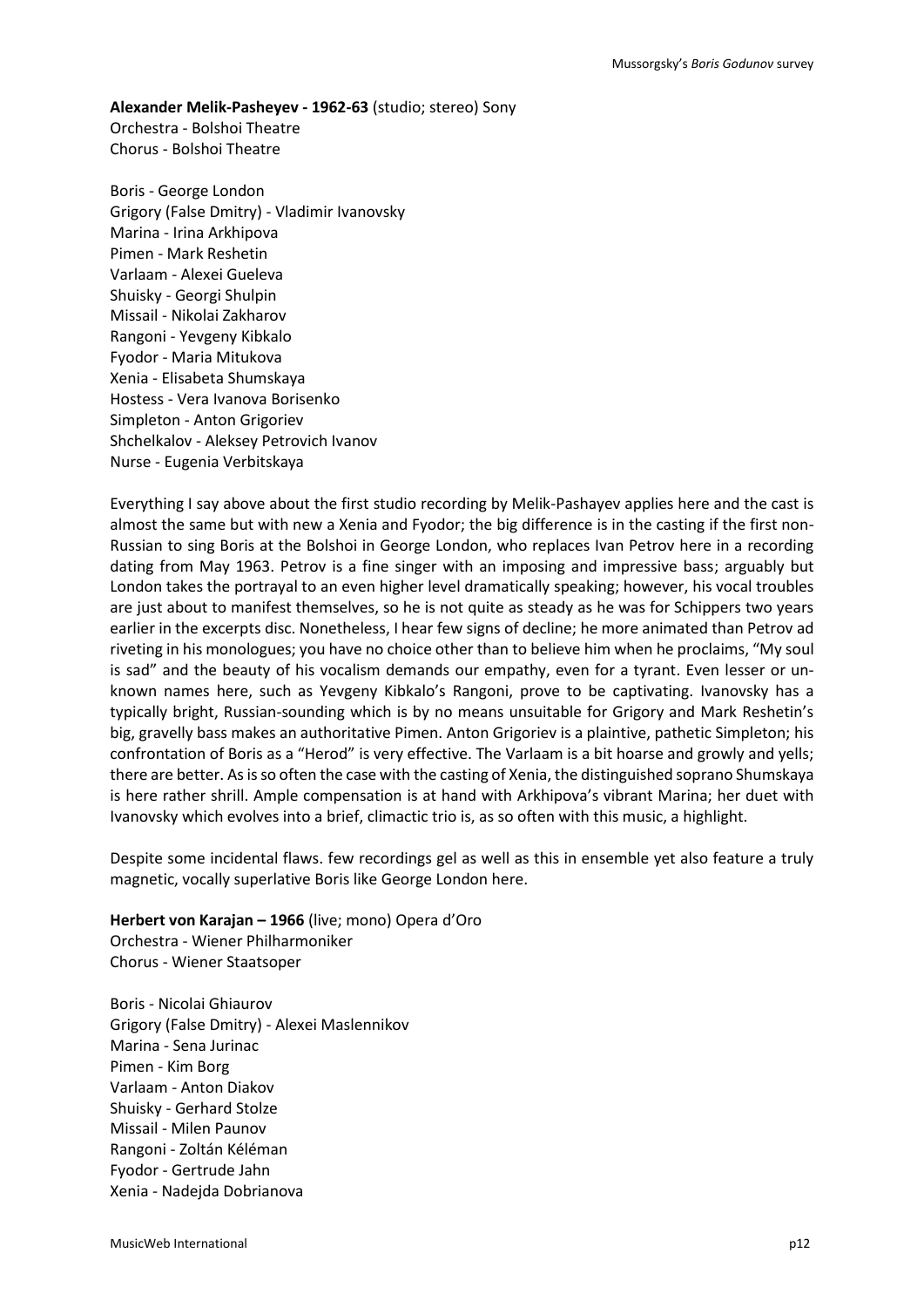Hostess - Margarita Lilowa Simpleton - Gerhard Stolze Shchelkalov - Sabin Markov Krushchov - Zvonimir Prelcec Nurse - Mariana Radev Nikitich - Tugomir Franc Lavitsky - Siegfried Rudolf Frese Chernikovsky - Paul Karolidis

I am surprised, given the quality of sound on this recording, that Opera d'Oro has seen fit to re-issue it under their "Grand Tier" de luxe label. It has long been available in their standard series but has drawn some justifiably acerbic comments regarding the muddiness and inconsistency of sound, with virtually no higher frequencies and ensembles dissolving into mush. Individual voices fare better but this still sounds more like a poor amateur recording than the usual acceptable mono radio broadcast. Most of Act 3 is horribly muffled.

Furthermore, only four years later Karajan made an excellent studio recording of this opera for Decca with many of the same cast, using the fuller, later, 1908 revision by Rimsky-Korsakov; here Karajan streamlines the opera, using mostly Rimsky-Korsakov's first version from 1896 but also makings some large cuts, including Pimen's first narrative and he rather perversely swaps the order of certain scenes, so that the scene in Pimen's cell precedes the Novodievichy Square scene and the last two scenes are reversed, such that Kromy Forest precedes the death of Boris. This might be said to conclude the opera more dramatically but it also undermines Mussorgsky's intention to switch the audience's attention back to people, who in themselves constitute a major character in this opera. It also subverts the pathos of giving the last word to the Simpleton. I am thus mystified as to why anyone would see this live performance as more desirable than the 1970 studio recording, given the cuts, tinkering and its gross sonic inferiority.

A case might, however, be made for the enhanced drama of a live occasion and more energy in Karajan's direction yet tempi are only marginally slower in the Decca recording and it in any case provides so much more clarity and detail that the comparison becomes otiose. Another claim is that Nicolai Ghiaurov is fresher and more animated live in 1966. I hear little difference; we are talking about only four years when he was still in his absolute prime, singing perhaps his greatest role under a conductor who rarely revised his approach to a score once he had worked it out to his satisfaction. Again, a preference could be expressed for the darker-voiced Marina of Sena Jurinac over that of a slightly squally Vishnevskaya but both are excellent. Anton Diakov's Varlaam is a distinct liability in 1966: he is harried by Karajan's excessive briskness in his narration about Ivan the Terrible in the town of Kazan and bawls his way through it horribly sharp; things go better with him at a less hectic pace in the studio recording. Otherwise, apart from where the roles are taken by the same singers, the differences amount to a game of swings and roundabouts: both Finnish basses Kim Borg and Martti Talvela (himself a notable Boris) are imposing as Pimen, Zoltán Kéléman reprises his oily, menacing Rangoni, and a slightly effortful but heroic Ludovic Spiess marks an improvement on Alexei Maslennikov, who was promoted to Grigori by Karajan in Salzburg but is happier reverting to the Simpleton for Decca.

Oddly, Opera d'Oro does not provide the full cast list so I have supplemented it above by recourse to another source. I advise that having a libretto is not so much welcome as vital to Anglophones. I do not see a strong case for preferring this live Salzburg version over the later studio recording. Although Karajan's "sables and diamonds" approach to the score has been criticised as too opulent, for me, he and Ghiaurov still manage to bring out the searing drama of this epic opera in both versions. The difference is that in 1970 you can hear it properly.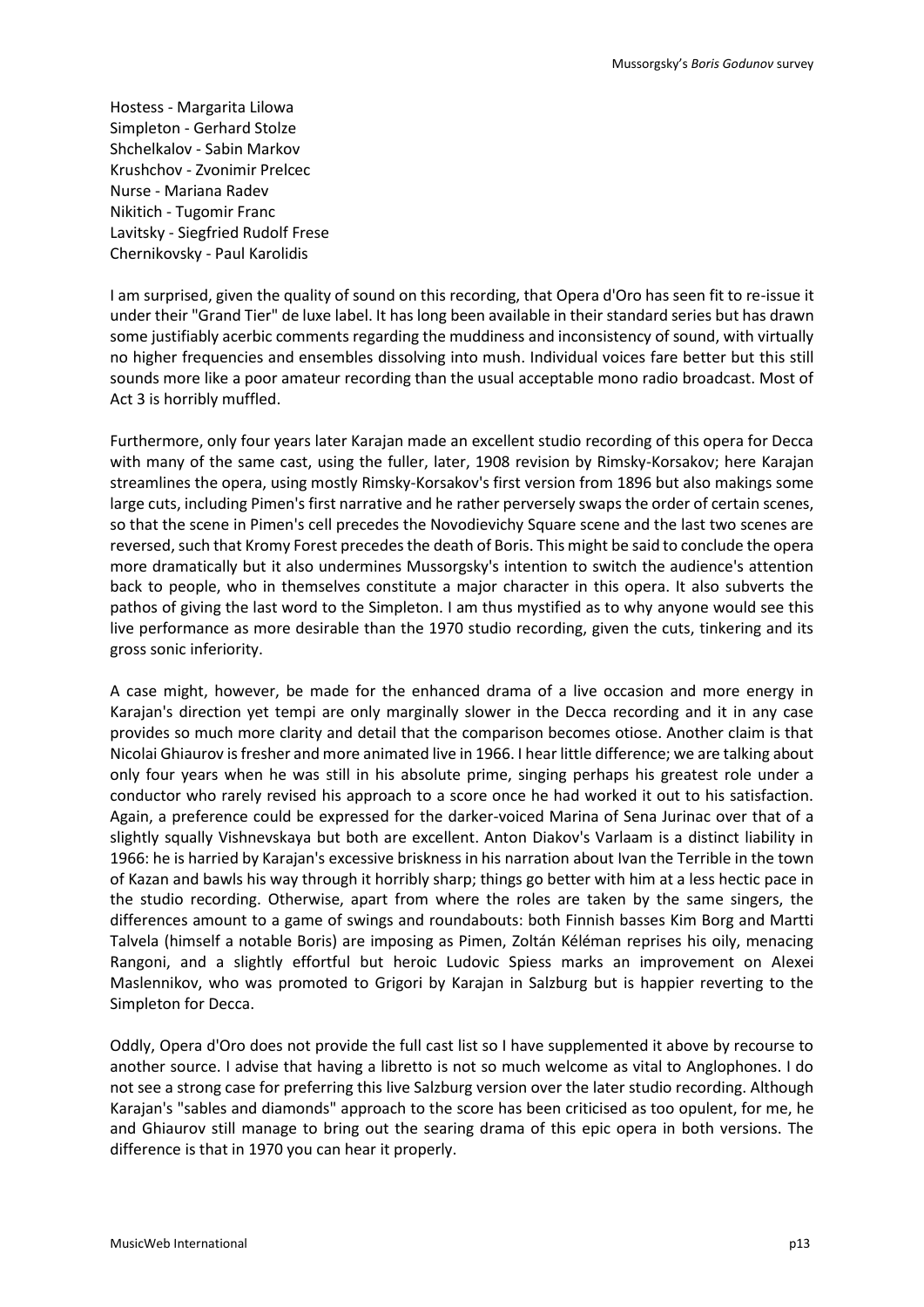**Herbert von Karajan – 1970** (stereo; studio) Decca Orchestra - Wiener Philharmoniker Chorus - Wiener Staatsoperchor - Sofia Radio Chorus - Wiener Singerknaben

Boris - Nicolai Ghiaurov Grigory (False Dmitry) - Ludovic Spiess Marina - Galina Vishnevskaya Pimen - Martti Talvela Varlaam - Anton Diakov Shuisky - Alexei Maslennikov Missail - Milen Paunov Rangoni - Zoltán Kéléman Fyodor - Olivera Miljakovic Xenia - Nadejda Dobrianova Hostess - Margarita Lilowa Simpleton - Alexei Maslennikov Shchelkalov - Sabin Markov

Rimsky-Korsakov's rescoring undeniably negates some of the terrible suffering in Mussorgsky's masterpiece by smoothing over the rawness of the composer's original orchestration and reducing it to a series of striking tableaux - rather like many of Rimsky's own operas. Additionally, the careful profundity of Karajan's interpretation to some degree also undermines its dramatic impact; it is doubtful whether we really want the burnished beauty of the VPO strings rather than the jagged dynamism of a real Russian orchestra such as plays the score for Ermler in his Bolshoi recording with a Boris in Nesterenko of similar amplitude and majesty to Ghiaurov's superb assumption here. Indeed, if you really want the Rimsky orchestration, I think that Bolshoi recording remains the first choice even over this magnificent version by virtue of its authentic bite and propulsiveness. Nonetheless, I wouldn't want to be without Ghiaurov's tortured Tsar; those who hear an under-characterised Boris aren't really listening to the subtlety of Ghiaurov's snarling, "Akha, Shuysky knyaz!"; it is a masterpiece of barely controlled rage and contempt. Likewise, his demented agony in the clock scene following Shuisky's narrative concerning the dead princeling Dimitri is immensely powerful and convincing. Of course, the smooth beauty of his bass is never in question and he isn't as overtly histrionic as some predecessors but it is a real singer-actor's performance.

The supporting cast, while not always as striking, is often superb, as with Talvela's equally restrained and nuanced Pimen, and is never less than adequate, even if certain roles, such as the Shchelkalov of Sabin Markov, are palely sung in comparison with exponents such as Vassily Gerello for Gergiev. Spiess is rather good as the Pretender, the strenuous, near-hysterical note in his tenor entirely apt for the part. Kélémén's oleaginous Rangoni is smoothly and elegantly sung, Vishnevskaya, dramatically pointed and impassioned as Marina, is more comfortable at this stage of her career in the mezzo tessitura, still having enough lower register to do the role justice and mostly eschewing the dreaded Slavic wobble up top.

While I still esteem Christoff's tour de force for Dobrowen and recommend Gergiev's 5 CD double-bill of the 1869 and 1872 versions as first choice, there is much to enjoy in this carefully wrought, exquisitely played version by Karajan in 1970. The conductor grunts and groans throughout and is obviously feeling every moment of the score; this is no slick, superficial run-through even if it occasionally lacks visceral impact and flirts with some ponderous tempi. I really like the way he brings out the colours and textures of Rimsky's "illicit" orchestration; his approach is rich and deep, not superficial.

Devotees of Ghiaurov need not hesitate, nor need you fear that Karajan is too effete. Furthermore, we get the St Basil and Kromy Forest scenes, so this is a musically complete version - as long as you enjoy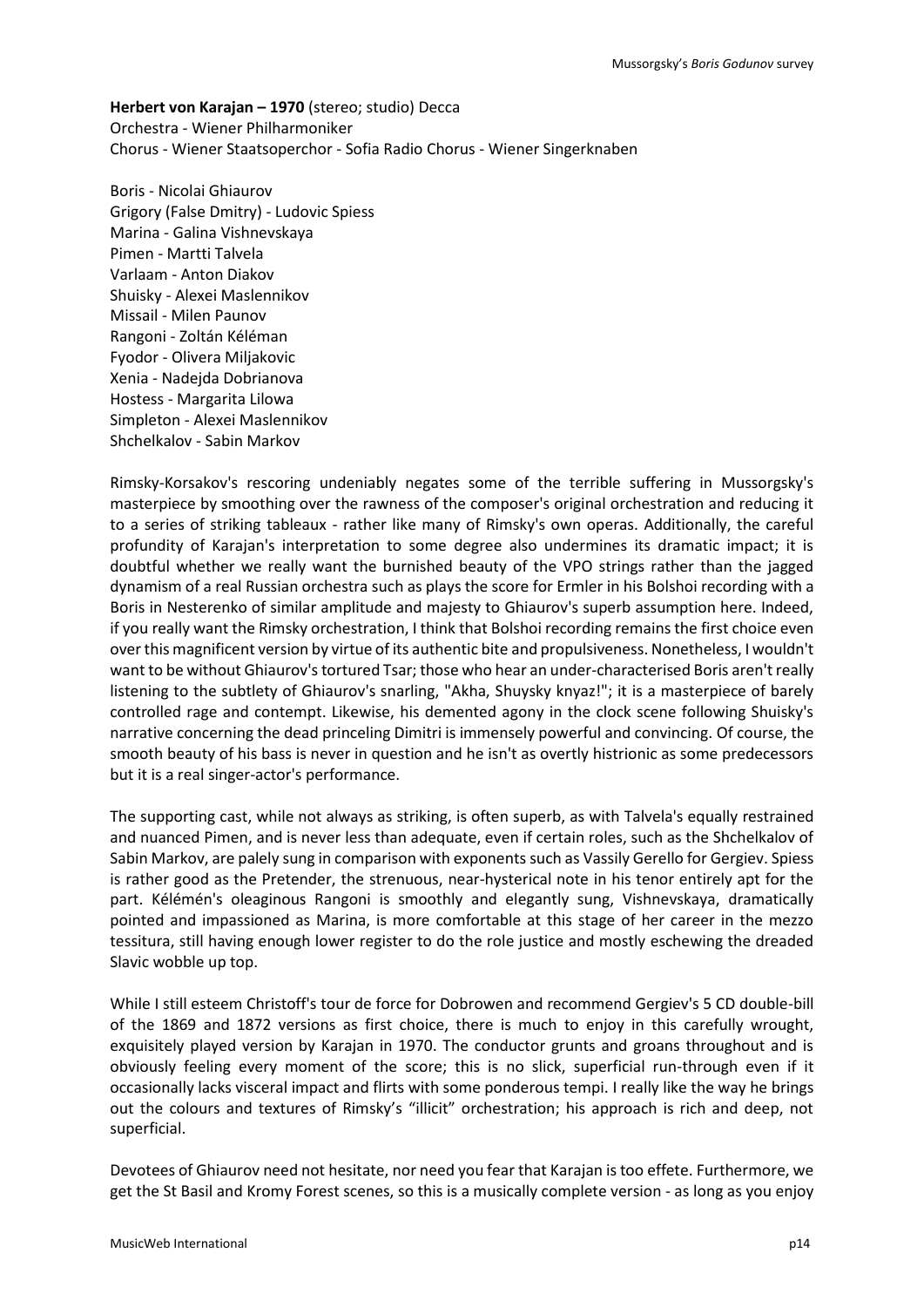Rimsky's sanitised orchestration. Personally, I want enough versions to be able to experience this great opera in its various guises and hear the eponymous title-role sung by as many great basses as possible, so this recording featuring Ghiaurov takes its place alongside my other favourites: Reizen, London, Christoff and Nesterenko while the Gergiev survey - starring Putilin and Vaneev as Boris in the earlier and later versions respectively and both very fine - remains equally indispensable both for artistic and musicological reasons.

The latest "DG Originals" remastering has removed the harshness apparent in the earlier CD issue.

**Jerzy Semkow – 1976** (stereo; studio) EMI Orchestra - Polish Radio National Symphony Orchestra Chorus - Polish Radio Chorus Cracow - Cracow Philharmonic Boys' Chorus

Boris - Martti Talvela Grigory (False Dmitry) - Nicolai Gedda Marina - Bozena Kinasz Pimen - Leonard Mróz Varlaam - Aage Haugland Shuisky - Bogdan Paprocki Missail - Kazimierz Pustelak Rangoni - Andrzej Hiolski Fyodor - Vera Baniewicz Xenia - Halina Lukomska Hostess - Stefania Toczyska Simpleton - Paulos Raptis

This was a brave recording of the original, non-Rimsky-fied version of *Boris* when listeners were still not acclimatised to the starker orchestration and more adventurous harmonies that Mussorgsky intended. It has many virtues, not least the great Talvela in a role tailor-made for his massive bass. He gives us a deeply felt Boris without resorting to the admittedly effective but increasingly unfashionable histrionics typical of his predecessors; his Tsar is more akin to the characterisation we hear from such as Nesterenko. There are other lesser-known but equally commanding singers in the cast, especially the immensely dignified and moving Pimen of Leonard Mroz and the splendidly subtle double act by Andrzej Hiolski as both Shchelkalov and Rangoni; his slightly husky baritone is a delight, oddly reminiscent of Italian baritone Mario Sereni, elegant and expressive. The Marina, too, is wonderfully vibrant and passionate, although I admit to never having heard of Bozena Kinasz. The Polish supporting cast, chorus and orchestra are fine, the latter making an especially warm sound in the strings in particular. The sound is excellent following the re-mastering.

I admit to being less enthusiastic than previous reviewers about Gedda's Dmitri or Semkow's conducting. Gedda is elegant but always a bit throaty and constricted, especially in comparison with his Marina's huge, released sound; Gedda comes close to yelling in their big duet, just, I suspect, to keep up with her. Semkow is subtle but I find that he generates little excitement at key points; everything is very restrained and well-mannered but I need more raw Russian attack. For instance, his pulse verges on the slack in the great "Slava" chorus concluding the Prologue and during Boris's death. Nor am I ever much of a fan of Aage Haugland's clumsy, unsteady bass, although he is amusing whooping it up as the drunk monk Varlaam.

In short, this is a fine *Boris* but not necessarily preferable to recordings of the original version such as that by Gergiev with the Kirov. It is cheap but comes without a libretto, which is essential to Western listeners.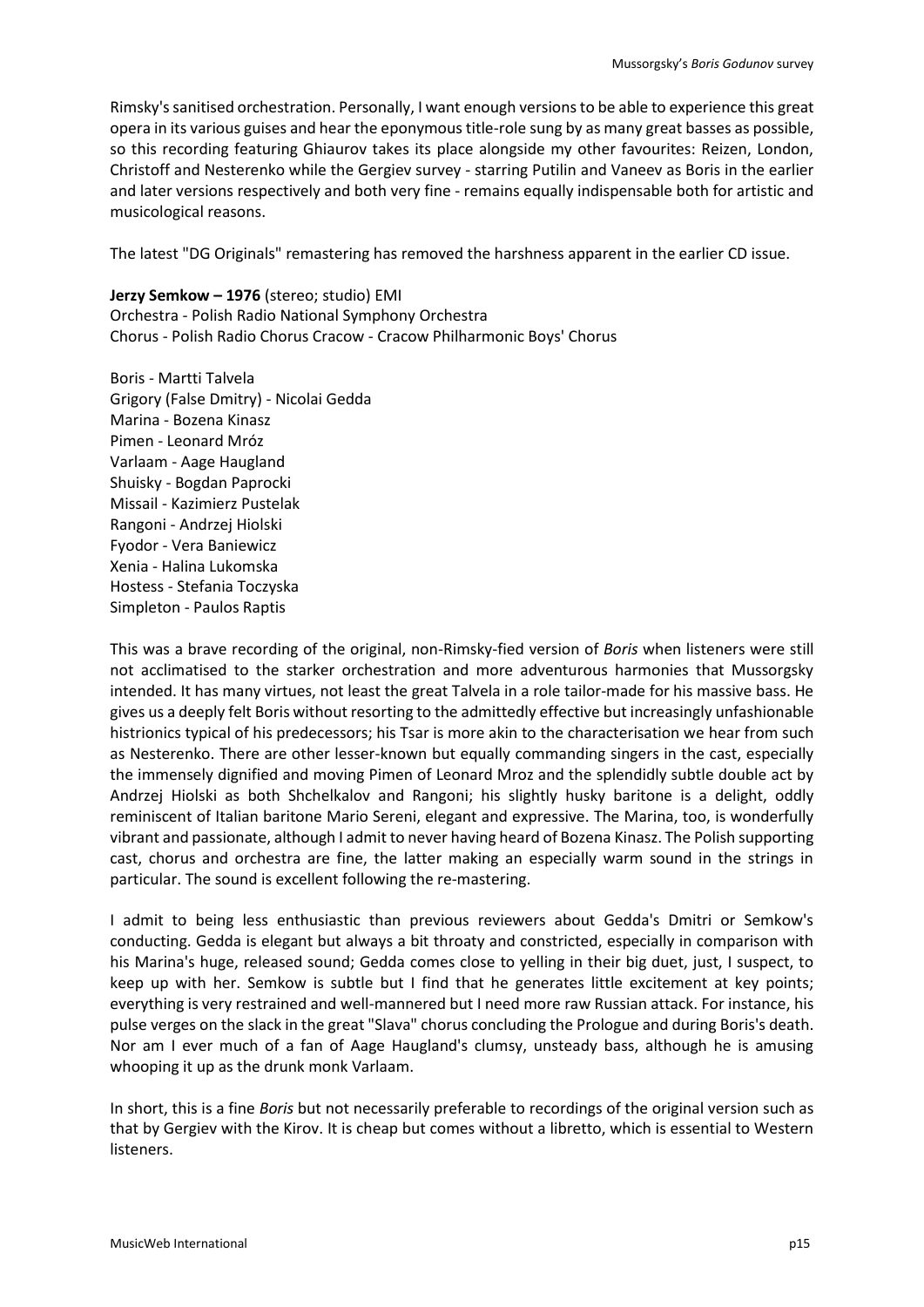# **Vladimir Fedoseyev - 1978-1983** (studio; stereo) Philips Orchestra - USSR TV and Radio Large Chorus - «Spring» Studio Children's Chorus Chorus - USSR TV and Radio Large Symphony Orchestra

Boris - Alexander Verdernikov Grigory (False Dmitry) - Vladislav Piavko Marina - Irina Arkhipova Pimen - Vladimir Matorin Varlaam - Artur Eisen Shuisky - Andrei Sokolov Missail - Anatoly Mishutin Rangoni - Yuri Mazurok Fyodor - Glafira Koroleva Xenia - Elena Shkolnikova Hostess - Lyudmila Simonova Simpleton - Janis Sporgis Shchelkalov - Alexander Voroshilo Krushchov - Yuri Elnikov Nurse - Nina Grigorieva Nikitich - Vladimir Filippov Mityukha - Nikolai Nizinenkov Lavitsky - Yuri Elnikov Chernikovsky - Vladimir Silaev

This recording, made over a period of five years immediately has a number of things going for it, viz. it's the more complete, "definitive" 1872 version, omitting only the St Basil scene. Secondly, it presents Mussorgsky's own, unadulterated score in excellent, stereo, analogue sound which slightly too reverberant but atmospheric. Thirdly, it has an entirely Russian cast which lends it the right earthy, slightly rough atmosphere, avoiding any of the "smoothification" which is a potential hazard when non-native artists undertake it, especially if it is also in the Rimsky orchestration. Initial good impressions are confirmed by the splendid Shchelkalov of Alexander Voroshilo attempting to motivate the crowd – and of course we are in completely safe hands with Fedoseyev in charge; he makes the score breathe, surge and roar and whoever they are, that USSR TV and Radio orchestra and chorus are first rate.

There are some famous names among the cast, but it must be admitted that for all their experience, the lead singers are mostly veterans in their mid-fifties, no longer in their prime. Hence Vedernikov seems to have to heave himself up to top notes which are weak and yelled and his essential tone is a bit grey and hollow; the sliding is wearisome, but if his voice sounds weary, the characterisation itself is suitably world-weary, and as such wholly apt. Artur Eisen makes a slightly woolly but suitably rumbustious Varlaam.

A younger Vladimir Matorin deploys his cavernous voice sensitively and, in many ways, supplies the best singing, as singing per se, in the whole recording. Frankly I cannot help wondering whether, had he the experience to bring Boris to life, he might not have made the better Tsar. Vladislav Piavko has the verve and nerve to sing the Pretender convincingly and attacks the role with vigour, but his tenor tends to spread and bleat under pressure and its intonation can become uncertain. The women singers tend to belong generic Russian types, that being fruity, full-voiced mezzos and rather shrill sopranos, the exception being another revered veteran, Irina Arkhipova, who is decidedly mature for the role of Marina but sings with her usual control and understanding – and is free of wobble. Yuri Mazurok, a favourite of mine, sings beautifully as Rangoni, with keen, focused tone and nice line in bullying intensity – the problem is that he sounds younger than the princess he is trying to control.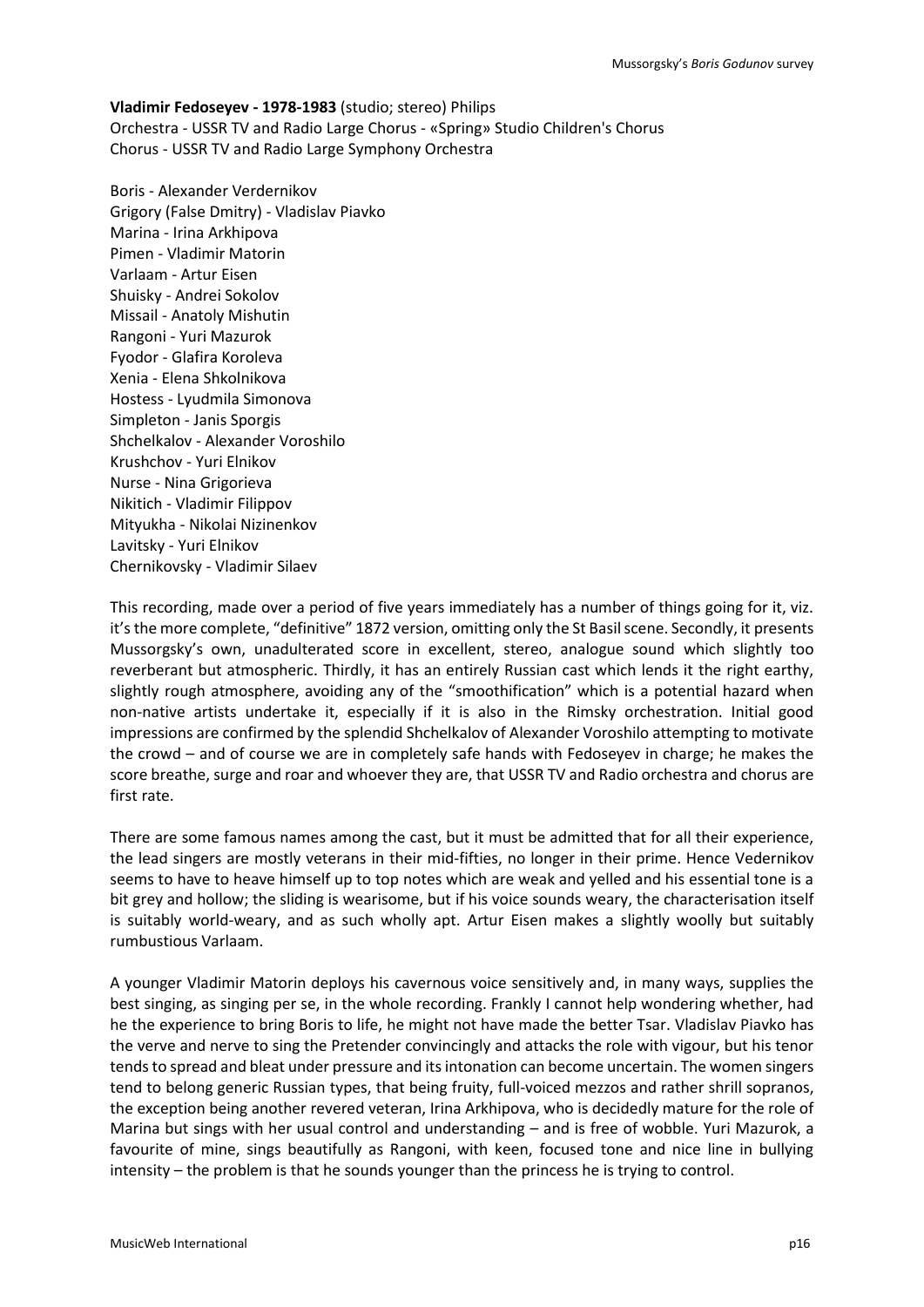Ultimately, the weaknesses in the casting here are not compensated for sufficiently by the advantages of this recording. Several of the better singers here take the same roles in the Ermler recording a couple of years later which overall is preferable to this one – except it is in the Rimsky version.

**Mark Ermler – 1985** (stereo; studio) Alto, Regis Orchestra - Bolshoi Theatre Chorus - Bolshoi Theatre

Boris - Evgeny Nesterenko Grigory (False Dmitry) - Vladimir Atlantov Marina - Elena Obraztsova Pimen - Anatoli Babikin Varlaam - Artur Eisen Shuisky - Konstantin Lisovsky Missail - Konstantin Baskov Rangoni - Yuri Mazurok Fyodor - Olga Teruchnova Xenia - Elena Shkolnikova Hostess - Larissa Nikitina Simpleton - Alexei Maslennikov Shchelkalov - Alexander Voroshilo Krushchov - Alexander Arkhipov Nurse - Nina Grigorieva Mityukha - I. Nizienko First Policeman - Stanislav Suleymanev Second Jesuit - Alexandre Ognivstev

As long as you don't mind the Rimsky-Korsakov/Ippolitov-Ivanov orchestration version of this opera, there is every good reason to buy it. Purists and aficionados will still want to own the 5 CD set conducted by Gergiev, also with an all-Russian cast, as it offers both the original (rejected) 1869 and 1872 revision/expansion in Mussorgsky's own, spare orchestration but this is a bargain issue with a stellar cast steeped in the authentic Russian tradition and idiom. Furthermore, it is hyper-complete, in that it offers ten scenes, incorporating the Prologue, epilogue in the Kromy Forest and even the St Basil scene in which the simpleton confronts "Tsar Herod" Boris with his guilt - a short episode often omitted in performances of the second version.

There are no weaknesses in the cast, playing or Ermler's conducting; indeed, the recording faithfully reflects the strength in depth of the Bolshoi of thirty years ago. Apart from established stars such as the mightily impressive Nesterenko as Boris, the stentorian Otello-tenor Atlantov as the Pretender Grigory and the equally stentorian-voiced Obraztsova as the Polish Princess Marina, we have major singers like lyric baritone Mazurok in the comparatively minor role of Rangoni and singers I suspect that not many people have heard of, such as the Pimen and the Varlaam, who prove to have superb voices and highly developed dramatic ability. The inclusion of the Polish scene is especially welcome as it proves to be a real highlight, with Obraztsova and Atlantov belting out their extended duet and rising to great heights in the climax of their passion.

There's no beating native Russians in their own music and it's a pleasure to report that the old bugbear of scrappy sound does not apply to this analogue recording, which is full, pleasing and well-balanced.

Those on a budget wanting a traditional performance or just tempted by a supplementary version need not hesitate. As much as I admire Nesterenko's big, smooth voice and convincing vocal acting, I still also want to hear other equally and even more histrionic singer-actors such as Christoff in his 1952 tour de force under Dobrowen, the great and incomparable Mark Reizen in 1948 under Golovanov and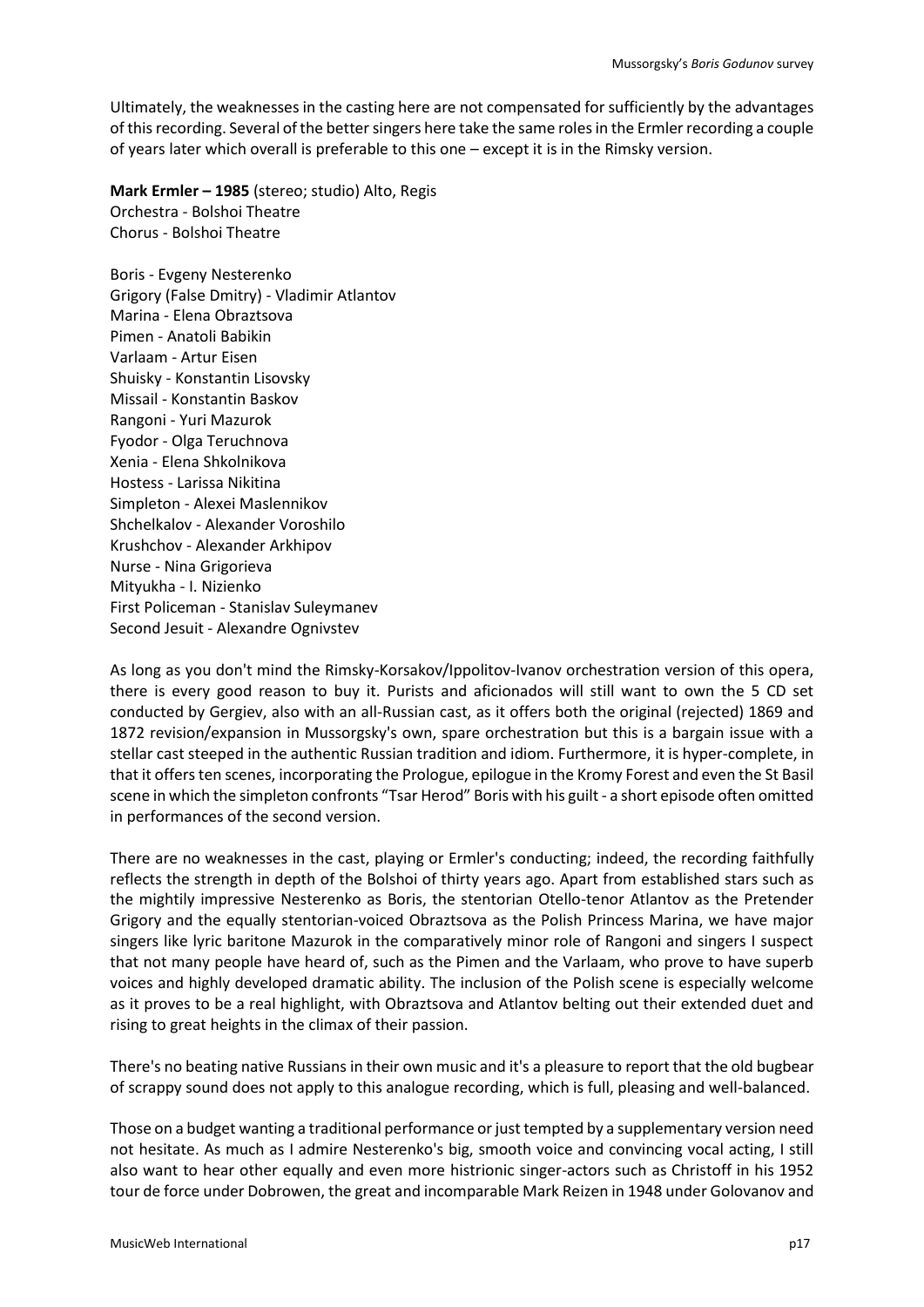George London's excerpts under Thomas Schippers made in 1961 or his full recording two years later. *Boris Godunov* seems more and more of a masterpiece as the years go by and owning several versions now seems less of a luxury, especially as they can encompass and reflect the range of performance choices in edition and orchestration which have to be made.

PS: Regis provides the wrong recording date of 1982 - it is in fact 1985 - and the wrong accreditation of the role of Pimen to Alexander Ognitsev (who died in September 1981) rather than Anatoli Babikin. That sloppiness doesn't alter the fact that this is a very good version.

**Emil Tchakarov – 1986** (studio; digital) Sony Orchestra - Sofia Festival Orchestra Chorus - Sofia National Opera

Boris - Nicolai Ghiaurov Grigory (False Dmitry) - Michail Svetlev Marina - Stefka Mineva Pimen - Nicola Ghiuselev Varlaam - Dimiter Petkov Shuisky - Josef Frank Missail – Angel Petkov Rangoni - Boris Martinovich Fyodor - Rossitsa Troeva-Mircheva Xenia - Liudmila Hadjieva Nurse – Stefka Popangelova Hostess - Penka Dilova Simpleton - Mincho Popov Shchelkalov - Lyubomir Videnov/Kaludi Kaludov

This is the 1872 edition, mainly in Mussorgsky's original scoring, recorded over eight days. Tchakarov does the same as Rostropovich and includes both the St. Basil and the Kromy Forest scenes complete, so the Simpleton has his kopeck stolen twice; whereas Abbado makes a small edit to prevent that duplication, but skipping track 20 on CD3 solves that problem.

I warm to the sense of unity and purpose to this recording; the right atmosphere of dark, brooding menace is established from the first notes. A sharp eye will notice that the recording engineer was none other than Karajan's Michael Glotz, who presides over clearly defined, beautifully balanced sound.

The cast is nearly all Slavic and all three principal basses are Bulgarian – as was the conductor. Ghiaurov is the only bass to have recorded Boris in both this and the Rimsky versions. He is in fact one of three very experienced basses here and celebrated Croatian bass-baritone Boris Martinovich sings Rangoni, so the cast looks very promising. As in his 1970 recording for Karajan, Ghiaurov is emphatically a "singing Boris", but he wasfifty-seven when he recorded this one, so I suppose, after his three decades of professional singing, he must be counted as a veteran; there is certainly more of a gritty or rusty quality in his tone than of yore and his top notes lack resonance. but the sparer original scoring helps takes the edge off any excessive lushness. He is older and wiser here but still a mighty presence and delivers a deeply thoughtful, melancholy account of Boris' torment, even if some might him too restrained. He sings tenderly in Boris' exchanges with his children; Rossitsa Troeva-Mircheva makes an attractively-voiced Fyodor and Xenia is pleasant, too.

His death scene is subtly, even cunningly, acted, with suppressed tears occasionally breaking his vocal line and a convincing representation of physical, but not vocal, weakness. In his final cry of "I am still Tsar!" the old Ghiaurov power emerges only for him to sink bank, whispering "Forgive me" – magic.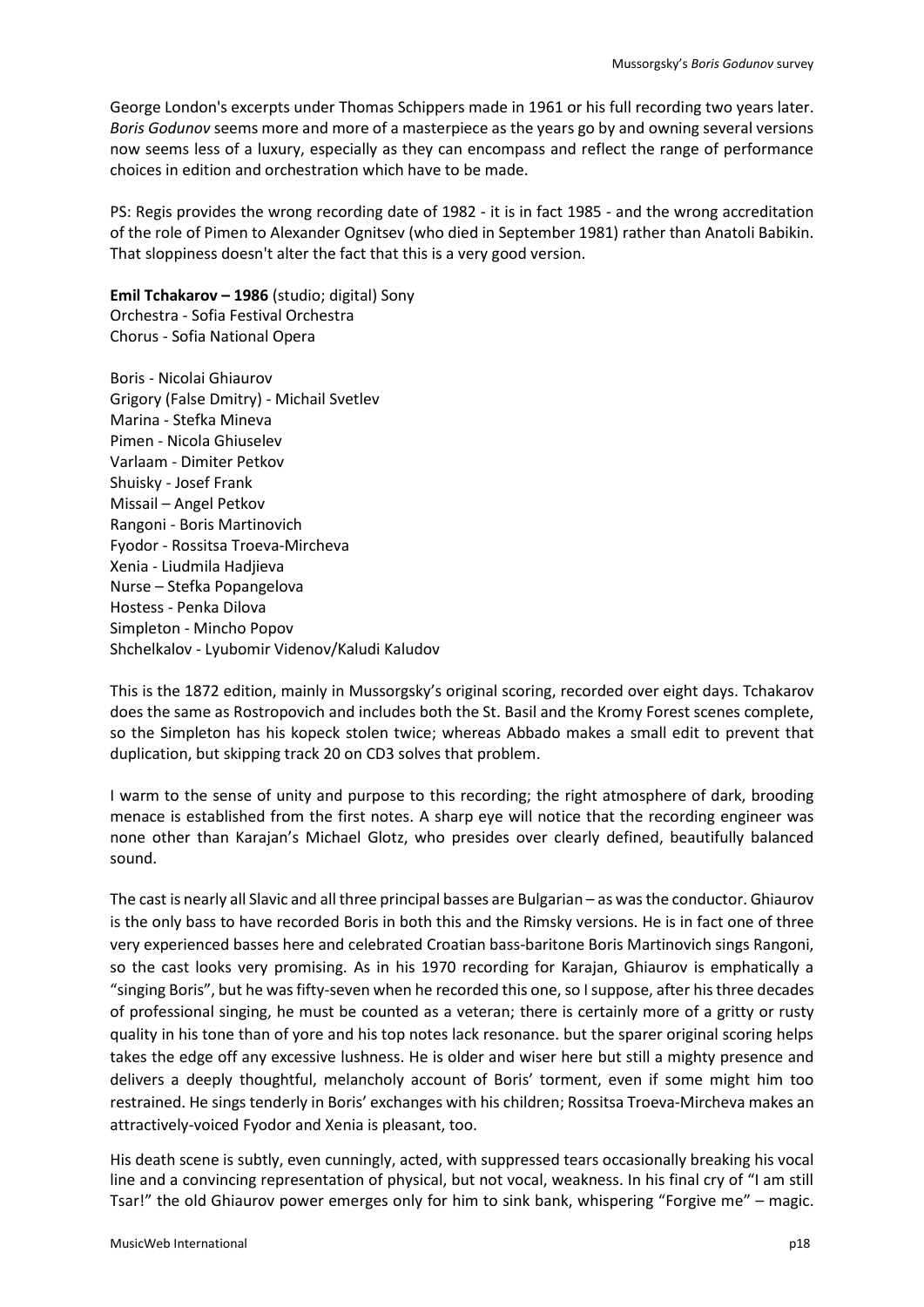This make a change from carpet-chewing and really works. The chorus is wonderful here, too, then evidently enjoy their part in the final Kromy Forest scene.

Nicola Ghiuselev has just the right voice for Pimen: grave, wise, paternal with a hint of steel, while Dimiter Petkov has a gravelly, characterful bass well-suited to portraying the reprobate Varlaam. It seems almost to be de rigueur that any Slavic tenor cast as Grigory has to be one of the strenuous, piercing variety which works well enough in depicting the fanatical Pretender but is less apt for Marina's love interest, as that whopping duet can become wearing on the ear if the tenor's tone is all needle and no thread. Michail Svetlev seems to be in the former category but actually keeps the edge in his tone under control for his encounter with Marina and Rangoni and emerges as an impassioned lover; despite the generally dark, subdued nature of Tchakarov's direction, in their meeting, sparks fly.

Also too often compulsory are wobbly mezzos when casting the Hostess and anyone looking forward to re-encountering that custom will not be disappointed here by Penka Dilova; she is also a blot on Tchakarov's *Pique Dame*. At least the Hostess is a comic role and a bit of wobbling is less damaging. Stefka Mineva also has a big, fruity mezzo reminiscent of the typically Slavic sound of better-known singers such as Borodina and Obraztsova, but her vibrato is faster and less obtrusive than Dilova's. She is not especially adept with the text but her voice per se is imposing and Marina emerges correctly as strong and spoiled. Martinovich makes a smooth, oily Rangoni, up with the best; the sole American, tenor Josef Frank is a similarly fluent, plausibly manipulative Shuisky. An oddity is that Shchelkalov's Prologue aria is sung – beautifully - by baritone Lyubomir Videnov, but in Act 4 tenor Kaludi Kaludov sings that role; I have no idea why, but both are excellent. It's a pity Mincho Popov sings such a bold, full-voiced Simpleton; he appears to think this is his moment to make a bid for a role in an upcoming verismo production and I don't understand why Tchakarov didn't insist he show some sensitivity, as little of The Holy Fool's pathos and vulnerability comes through.

Tchakarov died from an HIV-related illness aged only 43, five years after making this recording but left behind several estimable recordings of Russian opera; this is undoubtedly one of them. As a whole, it is more thoughtful and even more under-stated than glitzier recordings but it is intense, reflective and deeply felt by all the participants; as such it is rather different, and I find Tchakarov more involving than Abbado and his singers are superior to those on Rostropovich's comparable recording.

A full, quadrilingual libretto with translations is provided, in a thick booklet with photos, biographies and notes, each CD housed in its own case inside an fat cardboard box; no skimping there.

## **Mstislav Rostropovich – 1987** (studio; digital) Erato

Orchestra - National Symphony Orchestra Chorus - Choral Arts Society of Washington - Oratorio Society of Washington - Chevy Chase Elementary School Chorus

Boris - Ruggero Raimondi Grigory (False Dmitry) - Vyscheslav Polozov Marina - Galina Vishnevskaya Pimen - Paul Plishka Varlaam - Romauld Tesarowicz Shuisky - Kenneth Riegel Missail - Misha Raitzin Rangoni - Nikita Storojew Fyodor - Matthew Adam Fish Xenia - Catherine Dubosc Nurse: Mira Zakai Hostess - Galina Vishnevskaya Simpleton - Nicolai Gedda Shchelkalov - Lajos Miller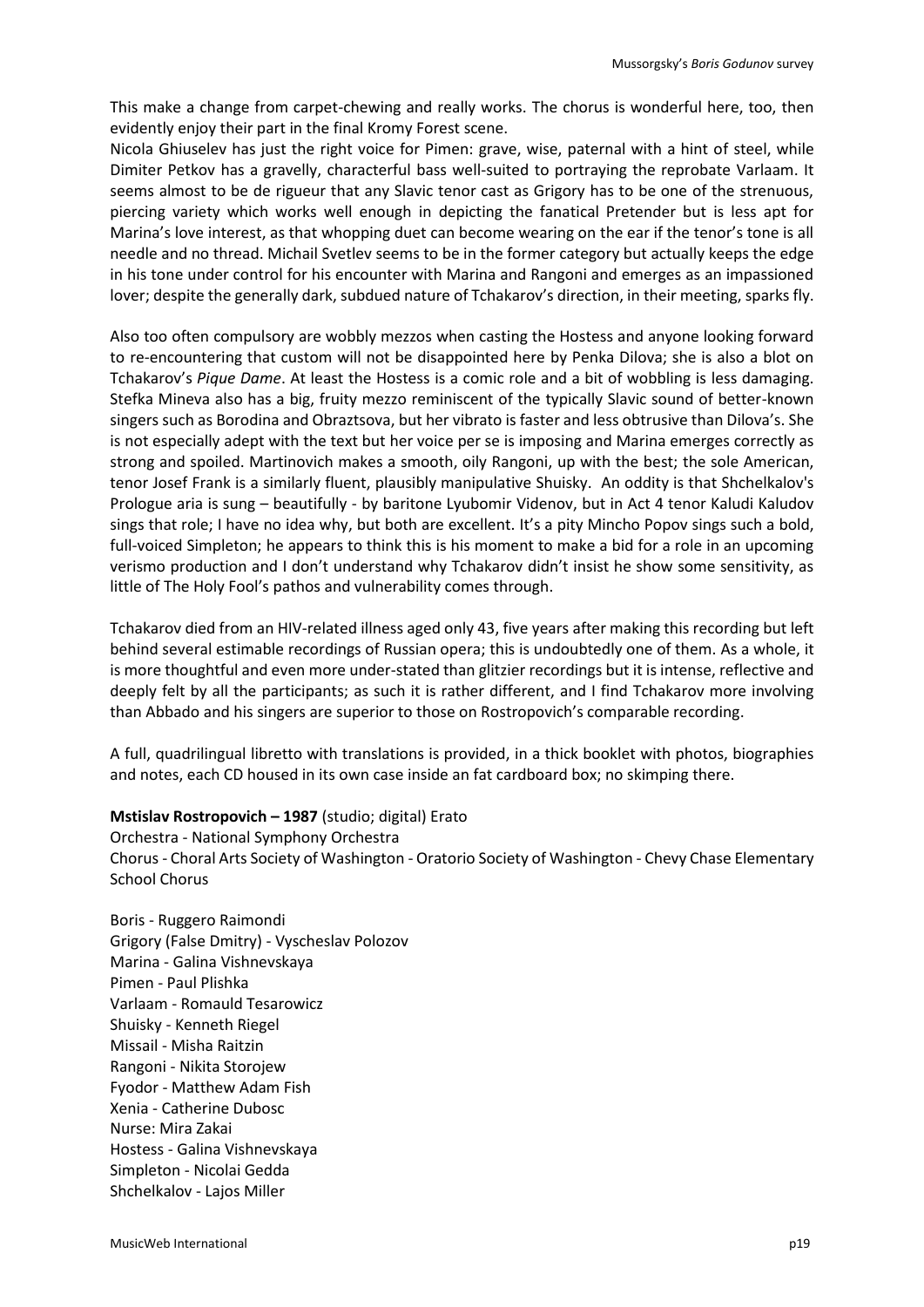This very complete recording using Mussorgsky's own scoring, and including the St Basil scene and Kromy Forest, so the Simpleton loses his kopeck twice, was also the soundtrack of a Polish film of the opera; Ruggero Raimondo starred in both. His voice is lighter than most Borises in that he is more a bass-baritone but that gives him more ease in the upper regions of the role and he still has great gravitas, plus beauty of tone, especially when singing softly – although at times I do find his manner a little lugubrious, especially when he slides. His famed linguistic prowess serves him well in delivering the Russian, insofar as I can tell and his vocal acting is vivid, even if he still sounds more Italianate than Russian.

Rostropovich's direction is detailed, transparent and measured; the digital sound, too is clean, clear and finely balanced so that chorus and orchestra remain properly audible and proportionate, with a sense of air and space around the sound. That is, however, another way of saying that it is not especially wild or gripping; the choir could do with more abandon and sing as if they have been well rehearsed rather than throwing themselves into the drama like Dobrowen's White Russians. I miss that sense of unease and menace that pervades more released accounts, which is something Soviet conductors like Golovanov and Melik-Pashayev seem to do better; their recordings grab the listener by the throat with their emotional intensity, whereas Rostropovich has the same problem as Abbado and, some would say, Karajan, in sounding too smooth and controlled.

Yet there are many lovely things here, including an array of fine voices headed by Raimondi. Lajos Miller is a strong Shchelkalov; the hardness in Kenneth Riegel's tenor is no barrier to his impersonating successfully the shifty, oleaginous Shuisky; Paul Plishka is very good as a sonorous, resonant Pimen with fine legato and splendid top notes. Vyscheslav Polozov has one of those very Russian, rather strenuous tenors whose piercing tonal emission is punctuated by glottal plosives; such a sound is not unsuited to portraying the volatile Grigory but he's not exactly easy on the ear. Catherine Dubosc's Xenia is a little shrill but touching and it's a cute idea to have a boy treble sing Fyodor rather than the usual inappropriately bosomy mezzo. The children's choir is also a nice touch, adding an incongruous, even eerie, element of naivety in this predominantly dark opera; presumably the use of a boy and a children's choir was prompted by the exigencies of this being filmed, thus requiring verisimilitude. The renegade monks are a jolly pair, too; Varlaam's song about Ivan the Terrible capturing Kazan goes well and he's amusing as well as vocally capable.

Doubts must creep in, however, about the wisdom of casting a 61-year-old Galina Vishnevskaya in the dual roles of Hostess and Marina. She was of course a great singer and her mature sound is just about acceptable for the former as that is a comic role and banging on about your little duck doesn't require the voice of Aida, but frankly to my ears her Marina is embarrassing. Casting her as the spoiled young princess was surely an act of folly: her tone is squawky and the vibrato too loose; she simply sounds elderly. Similarly, casting a 57-year-old Nicolai Gedda – a former Grigory - as the Simpleton might also look like a risk and indeed his singing in the St Basil scene is very squeezed and nasal but he all but croons his final lament; a more lyrical Holy Fool such as Kozlovsky sings is a rare but welcome thing. Nikita Storojev contributes a rather throaty Rangoni which is dramatically effective but I prefer a lighter, smoother baritone of the Leonard Warren, Yuri Mazurok cast.

In the end, the low-voltage delivery and central flaw in the casting disqualifies this from inclusion on my recommended list.

**Robert Satanowski – 1985(?)** (live; digital) Capriccio; Koch – 2 CD Orchestra - Warsaw National Opera Chorus - Warsaw National Opera

Boris - Anatoly Kotcherga Grigory (False Dmitry) - Vitaly Tarastchenko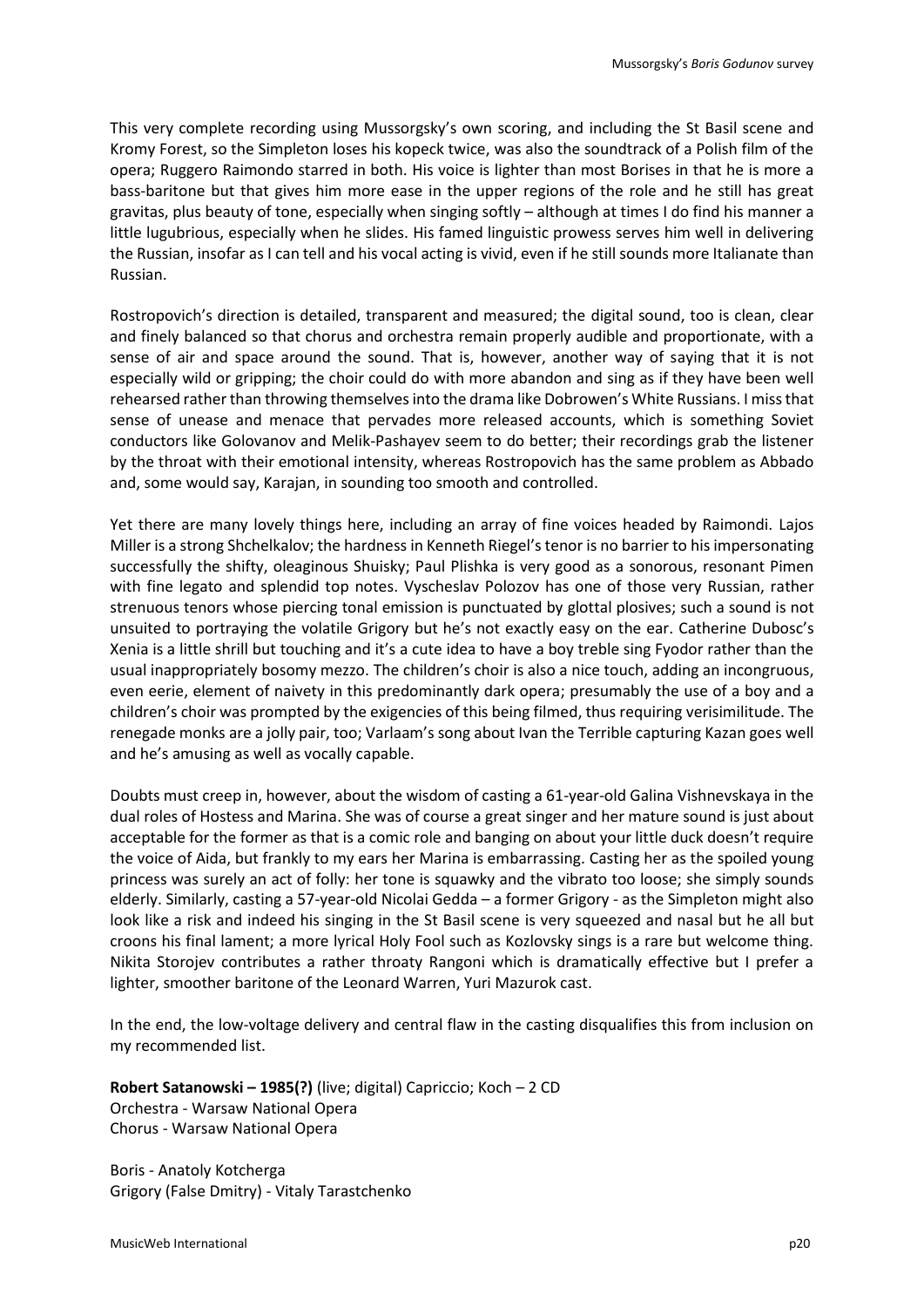Marina - Ryszarda Racewicz Pimen - Jerzy Ostapiuk Varlaam - Marek Wojciechowski Shuisky - Kazimierz Pustelak Missail - Piotr Czajkowski Rangoni - Ryszard Ciesia Fyodor - Elizbieta Panko Xenia - Izabella Klosinska Hostess - Jadwiga Teresa Stephen Simpleton - Krzysztof Szmyt Shchelkalov - Jan Dobosz Nurse - Krystyna Dobosz

This is the Rimsky orchestration and appears to be based on the 1872 version; it claims to be the complete work but is cut by thirty minutes or so compared with the full score as recorded by, for example, Gergiev, fitting on to two discs totalling only 156 minutes. It is a very lively affair recorded in excellent digital sound from what was presumably a stage performance, with a cast of names unknown to me, apart Anatoly Kotcherga, who went on to recorded the entire opera under Abbado in a new performing edition. The comments I make next below about his Boris apply equally here; he is a compelling actor but occasionally coarse; there is some unsteadiness and a hint of tremolo in his sustained notes and I do not like his basic tone, which blares. The Varlaam is good but the Shuisky is a dreadful wobbler/bleater and the Marina is a screamer; she sounds like an elderly woman. The Dmitri at first seems passable but sings off-pitch. Moving on…

(The CLOR catalogue tentatively dates the recording date as a questionable 1985; the Koch CD issue date is 1993. A single highlights disc is also available on Laserlight, but as this recording is not in the running, I wouldn't in any case bother.)

**Claudio Abbado – 1993** (studio; digital) Sony Orchestra - Berliner Philharmoniker Chorus - Slovak Philharmonic - Berlin Radio - Tölzer Singerknaben

Boris - Anatoly Kotcherga Grigory (False Dmitry) - Sergei Larin Marina - Marjana Lipovsek Pimen - Samuel Ramey Varlaam - Gleb Nikolsky Shuisky - Philip Langridge Missail - Helmut Wildhaber Rangoni - Sergei Leiferkus Fyodor - Liliana Nichiteanu Xenia - Valentina Valente Hostess - Elena Zaremba Simpleton - Alexander Fedin Shchelkalov - Albert Shagidullin

This is a highly "professional" recording of an extraordinary masterpiece and comes in a sensible performing edition, using Mussorgsky's own orchestration and consisting mainly of the 1874 performance version, but with judicious inclusion of key passages and one scene from 1869; thus Abbado sanctions the inclusion of the longer of Pimen's accounts of the murder of the Tsarevich and the short scene in which the Simpleton tells Boris that he cannot pray for "a tsar Herod" and of course the opera concludes with the Kromy Forest scene but finally the simpleton's lament for Russia, transposed from that "Herod" scene. Thus the listener misses nothing that Mussorgsky wrote and the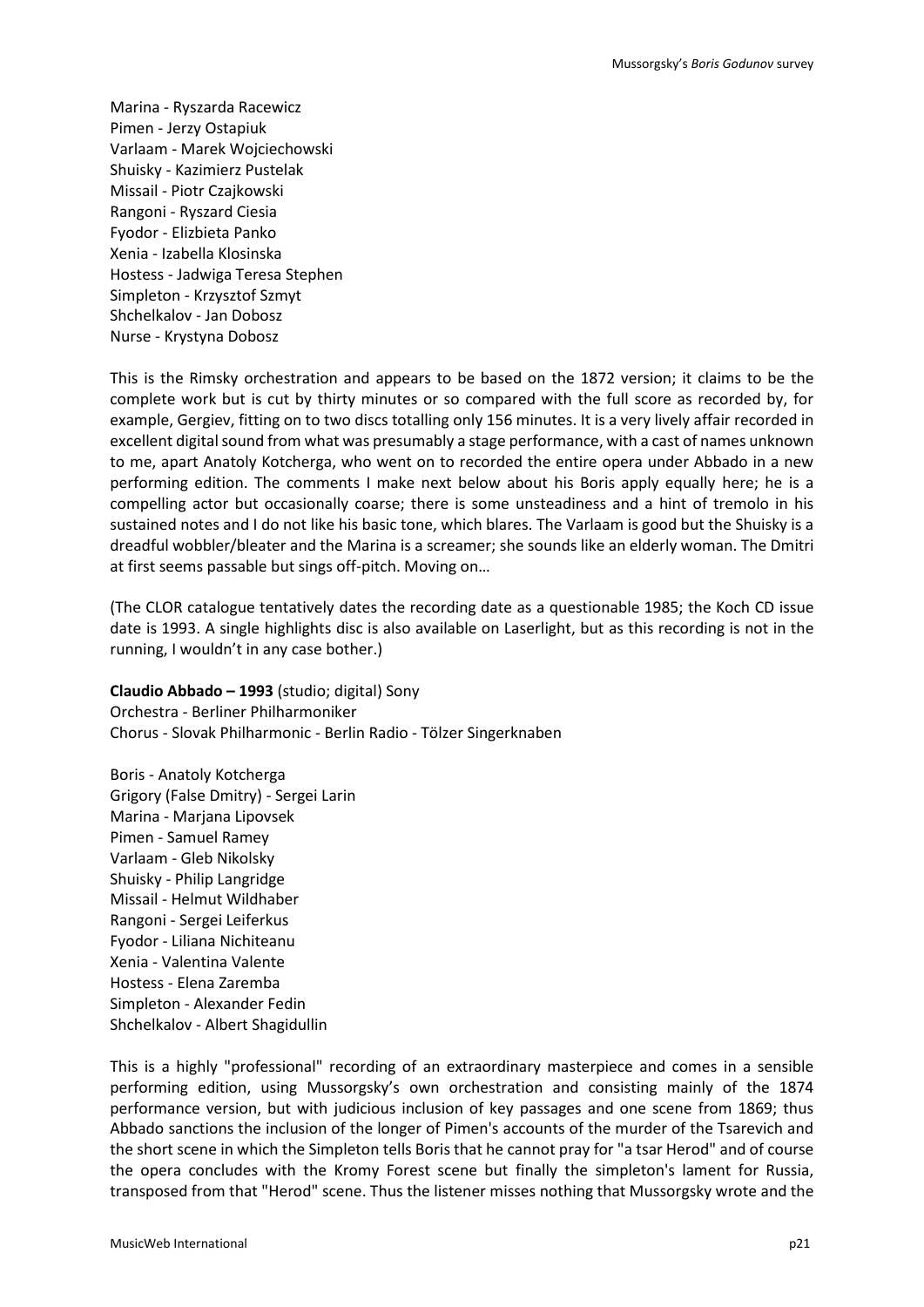conflation forms a coherent and satisfying unity; Abbado also edits the Kromy scene to ensure that the Simpleton does not for the second time lose the kopek taken from him in the St Basil scene.

However, there are three issues with this recording which somewhat compromise its desirability: first there is the question of whether it sounds authentically Russian and to my ears, at least to begin with, it does not but more like a good, international performance, lacking the gritty, elemental passion which distinguishes truly Russian versions. This has a lot to do with the polish of the Berlin Philharmonic, who are of course masterly but almost too refined; the same might be said of Abbado's conducting, which is highly skilled but typically somehow too bland and polite - at least in the opening scenes, which is why I say above "to begin with", as I find that as the recording progresses I hear more release and gusto in the performance. Certainly the combined chorus sings on a grand scale with real abandon and injects some of the earthiness previously missing. By the time we arrive at the Clock Scene, the joint is humming and that momentum is sustained through the Polish Act. The third reservation centres upon the eponymous lead singer. The challenge of recording Boris is daunting when one recognises that the very greatest Russian and Russian-singing basses have given us their haunted Tsar. Anatoly Kotcherga must compete with legendary interpreters such as, in reverse chronology, Nesterenko, Ghiaurov, Talvela, Christoff, London, Petrov, Pirogov, Reizen and of course Chaliapin - and who would want to be compared with that roster of artists? Kotcherga is a fine singer but does not have an especially imposing vocal presence and his characterisation lacks charisma. His tone can turn nasal and a little hoarse, especially when he pushes for volume, and at key points the middle of the voice lacks heft and resonance; some high notes are almost bawled. Having said that, he is intense and moving in his agony in the early aria "I have achieved supreme power". His soft singing is touching but his death scene fails to terrify in the way it can when Christoff sings it.

The supporting cast is strong; the young baritone Albert Shagidullin makes a firm, if slightly constricted Shchelkalov. Sam Ramey makes a grave, dignified, beautifully intoned Pimen but is rather too smooth and elegant for the old priest. Sergei Larin is excellent: bright-toned, passionate and a credible vocal actor. Elena Zaremba is a pleasing Hostess, as are the Xenia and Nurse; the Fyodor is a good singer but as so often the case, too fruity to sound like a boy. One Gleb Nikolsky is a big, blowsy Varlaam but I have heard richer basses make more of the part. Philip Langridge sounds remarkably idiomatic as the oily Shuisky. Marjana Lipovsek is a bold, somewhat gusty Marina who occasionally does strange things in bleaching out the tone and vibrato in her middle voice to sound hooty.

The sound is first class, both in terms of depth and balance. The booklet is very full but as someone unfamiliar with the Cyrillic alphabet I would have found it much easier to follow the libretto if it offered a transliteration into the Western alphabet - however, a thoughtful guide to Cyrillic letters is also helpfully provided. I take issue with the tone of some of Pamela Davidson's English translation; surely "Phew! I feel terrible" strikes too colloquial a wrong note and to translate the Boyars' collective utterance as "He has died" is simply unidiomatic; nobody says anything other than "He is dead", which is why the French says "Il est mort!" and the German "Er ist tot!"

Abbado's edition represents in many ways the ideal compromise to ensure that we come closest to appreciating Mussorgsky's work at its best and fullest; I only wish that it were a little less worthy and a bit more exciting.

| Valery Gergiev - 1997 (studio; digital) $1869$ | Valery Gergiev - 1997 (studio; digital) 1872 |
|------------------------------------------------|----------------------------------------------|
| version; Philips                               | version; Philips                             |
| Orchestra - Kirov Theatre (St. Petersburg)     | Orchestra - Kirov Theatre (St. Petersburg)   |
| Chorus - Kirov Theatre (St. Petersburg)        | Chorus - Kirov Theatre (St. Petersburg)      |
| Boris - Nikolai Putilin                        | Boris - Vladimir Vaneev                      |
| Grigory (False Dmitry) - Viktor Lutsiuk        | Grigory (False Dmitry) - Vladimir Galusin    |
| Pimen - Nikolai Ohotnikov                      | Marina - Olga Borodina                       |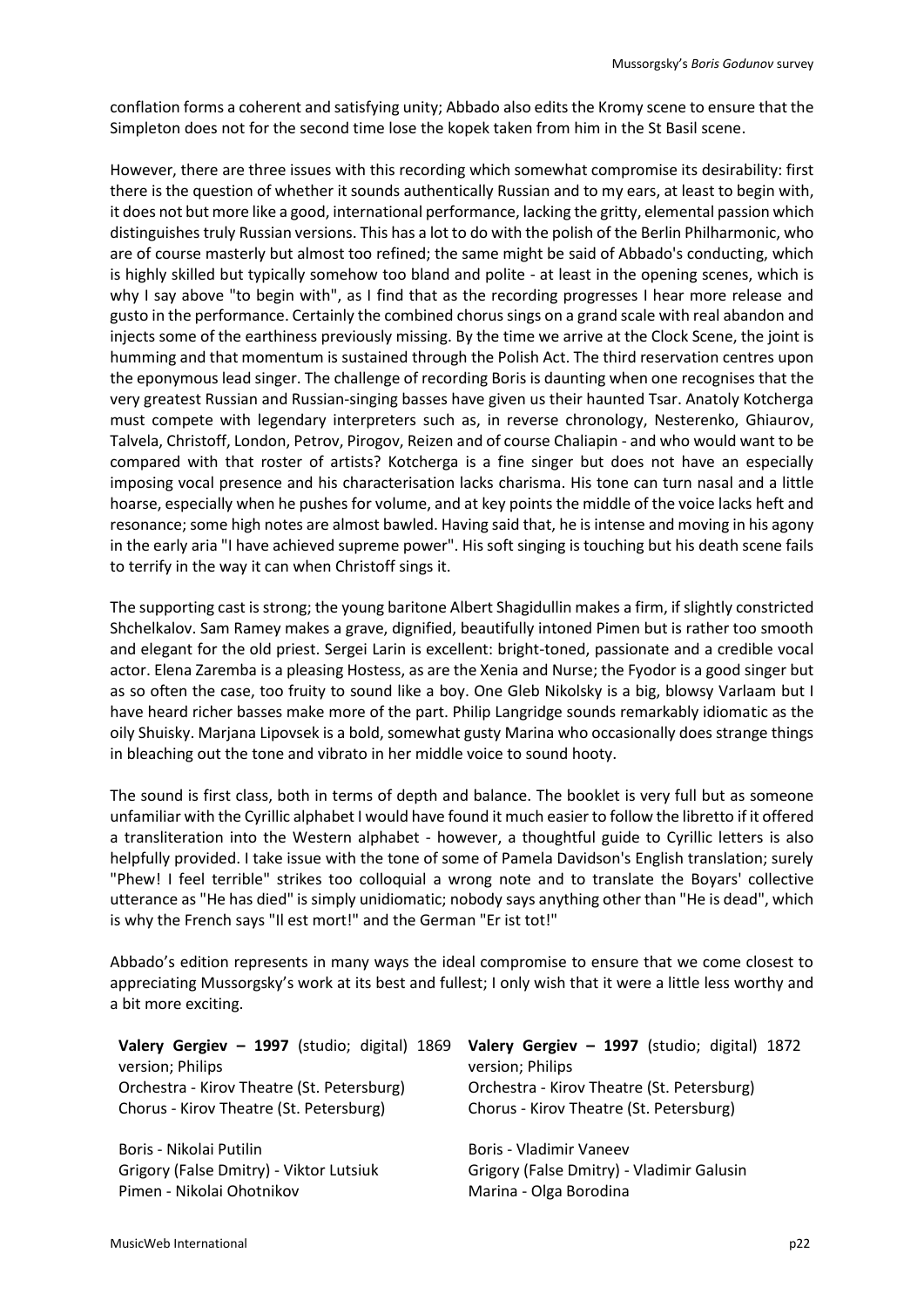Varlaam - Fyodor Kuznetsov Shuisky - Konstantin Pluzhnikov Missail - Nikolai Gassiev Fyodor - Zlata Bulycheva Xenia - Olga Trifonova Hostess - Liubov Sokolova Simpleton - Evgeny Akimov Shchelkalov - Vassily Gerello Nurse - Evgenia Gorokhovskaya Nikitich - Grigory Karassev Mityukha - Evgeny Nikitin

Pimen - Nikolai Ohotnikov Varlaam - Fyodor Kuznetsov Shuisky - Konstantin Pluzhnikov Missail - Nikolai Gassiev Rangoni - Evgeny Nikitin Fyodor - Zlata Bulycheva Xenia - Olga Trifonova Hostess - Liubov Sokolova Simpleton - Evgeny Akimov Shchelkalov - Vassily Gerello Krushchov - Yuri Schikalov Nurse - Evgenia Gorochovskaya Mityukha - Evgeny Nikitin Lavitsky - Andrei Karabanov Chernikovsky - Yuri Laptev

I have always thought this project to be a model of its kind ever since it appeared twenty years ago, giving the listener the option of the shorter, starker, simple four-part 1869 version or the expanded 1872 version of a Prologue and four Acts, both in one box set. Both are very well cast and in superlative digital sound, vividly and idiomatically conducted by Gergiev – and of course we do not have to worry whether these recordings will have that authentic atmosphere when everyone involved is a native. The chorus is superb and the soloists include some famous names: Olga Borodina as a sultry, sexy Marina with her calculating, hard-as-nails ambition just apparent beneath that alluring exterior; Vassily Gerello is an elegant, smooth-voiced Shchelkalov and Vladimir Galusin as a powerful, febrile Pretender – although the lesser-known Viktor Lutsiuk who sings his counterpart in the earlier version is just as good. Bolshoi stalwart Nikolai Okhotnikov makes a grave, resonant Pimen; Varlaam is sung in rollicking style by Fyodor Kuznetsov; Pluzhnikov is an oily Shuisky; Evgeny Akimov is a plaintive, clean-voiced Holy Fool; all the female voices are firm and free of shriek or wobble.

The trio concluding Act 3 is a highlight, when the virile baritone of Evgeny Nikitin joins Borodina and Galusin in one Mussorgsky's most seductive melodies.

Perhaps the only drawback here is that the two fine basses who sing Boris do not have quite the charisma or the vocal heft of the greatest exponents of that role, good as they are. Putilin has a rich, unusually youthful-sounding bass for Boris and his clean sound falls gratefully on the ear. His vocal acting is powerful without exaggeration; he is not afraid to growl and shout but does so musically – insofar as that is possible. Vaneev has a very similar voice and is also an accomplished vocal actor, but is not quite so rich of timbre, being a little nasal, but he, too, is a fine vocal actor and portrays Boris' breakdown movingly.

The booklet provides a full, quadrilingual libretto with a good English translation – except the final words "He is dead!" are once again poorly translated, this time prissily as "He has passed away!".

(It is possible to buy the two versions separately but I see no point in doing so when you can acquire both economically and derive so much pleasure from having them in one box to compare.)

## **Recommendations**

A first choice must surely be a complete, stereo recording of the original version(s) in Russian, either in one or both (as per Gergiev's recording) of the 1869 and 1872 versions, or in a judiciously assembled composite edition, so that as much as possible of Mussorgsky's intent and music may be heard.